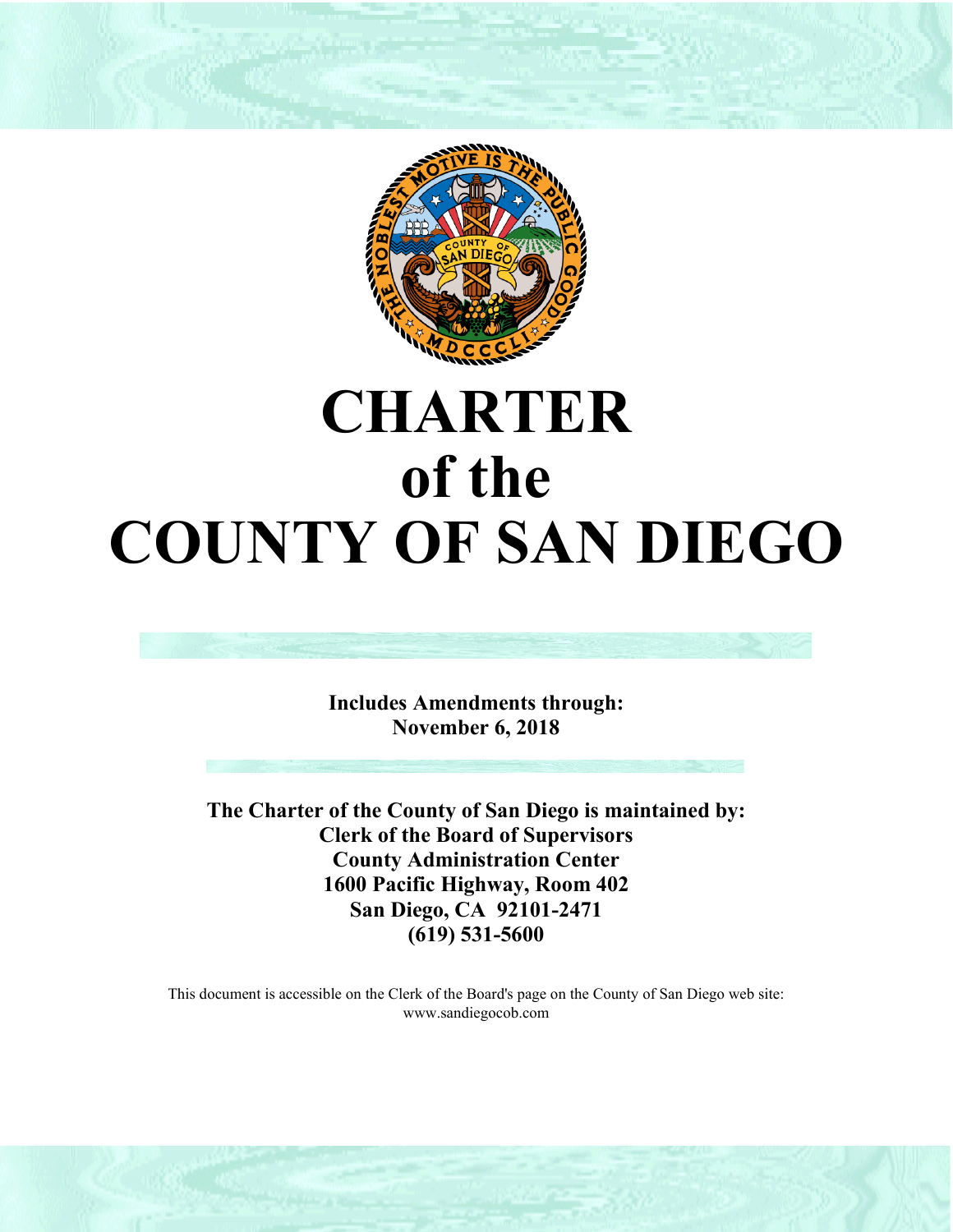# SAN DIEGO COUNTY CHARTER Table of Contents

# PREAMBLE

| <b>ARTICLE I</b>   | $\overline{a}$ | <b>DEFINITIONS</b>                                                 |
|--------------------|----------------|--------------------------------------------------------------------|
| Section 100        | $\overline{a}$ | General Law                                                        |
| Section 101        | --             | <b>State</b>                                                       |
| Section 102        | --             | County                                                             |
| Section 103        | --             | Board                                                              |
| Section 104        | --             | Officers                                                           |
| Section 105        | --             | Employees                                                          |
| Section 106        | --             | Departments                                                        |
| <b>ARTICLE II</b>  | --             | INITIATIVE, REFERENDUM, AND RECALL                                 |
| Section 200        | --             | Initiative, Referendum, and Recall                                 |
| <b>ARTICLE III</b> | --             | <b>COUNTY POWERS</b>                                               |
| Section 300        | --             | <b>County Powers</b>                                               |
| Section 301        | --             | County Authority                                                   |
| <b>ARTICLE IV</b>  | $-$            | <b>BOARD OF SUPERVISORS</b>                                        |
| Section 400        | --             | Number and Apportionment of Districts                              |
| Section 401        | --             | Election and Appointment of Supervisors                            |
| Section 402        | --             | Compensation                                                       |
| Section 403        | --             | Election of Presiding Officer                                      |
| Section 404        | --             | Quorum                                                             |
| <b>ARTICLE V</b>   | --             | POWERS AND DUTIES OF THE BOARD OF SUPERVISORS                      |
| Section 500        | --             | <b>General Powers</b>                                              |
| Section 501        | --             | Duties                                                             |
| <b>ARTICLE VI</b>  | --             | <b>ELECTIVE OFFICERS</b>                                           |
| Section 600        | --             | <b>Elective Officers</b>                                           |
| Section 601        | --             | Consolidation of the Offices of Assessor and Recorder/County Clerk |
| Section 602        | --             | Consolidation of the Offices of Treasurer and Tax Collector        |
| Section 603        | --             | County Board of Education                                          |
| Section 604        | --             | Restrictions on the District Attorney                              |
| Section 605        | --             | Sheriff                                                            |
| Section 606        | --             | Citizens Law Enforcement Review Board                              |
| ARTICLE VII        | --             | APPOINTIVE OFFICERS AND BOARDS                                     |
| Section 700        | --             | Appointive Officers                                                |
| Section 703        | --             | Chief Administrative Officer                                       |
| Section 704        | --             | <b>County Counsel</b>                                              |
| Section 705        | --             | Purchasing Agent                                                   |
| Section 706        | --             | Director of Public Works                                           |
| Section 708        | --             | Restrictions on the Public Administrator                           |
| Section 709        | --             | District Attorney                                                  |
| Section 710        | --             | Citizen Advisory Board                                             |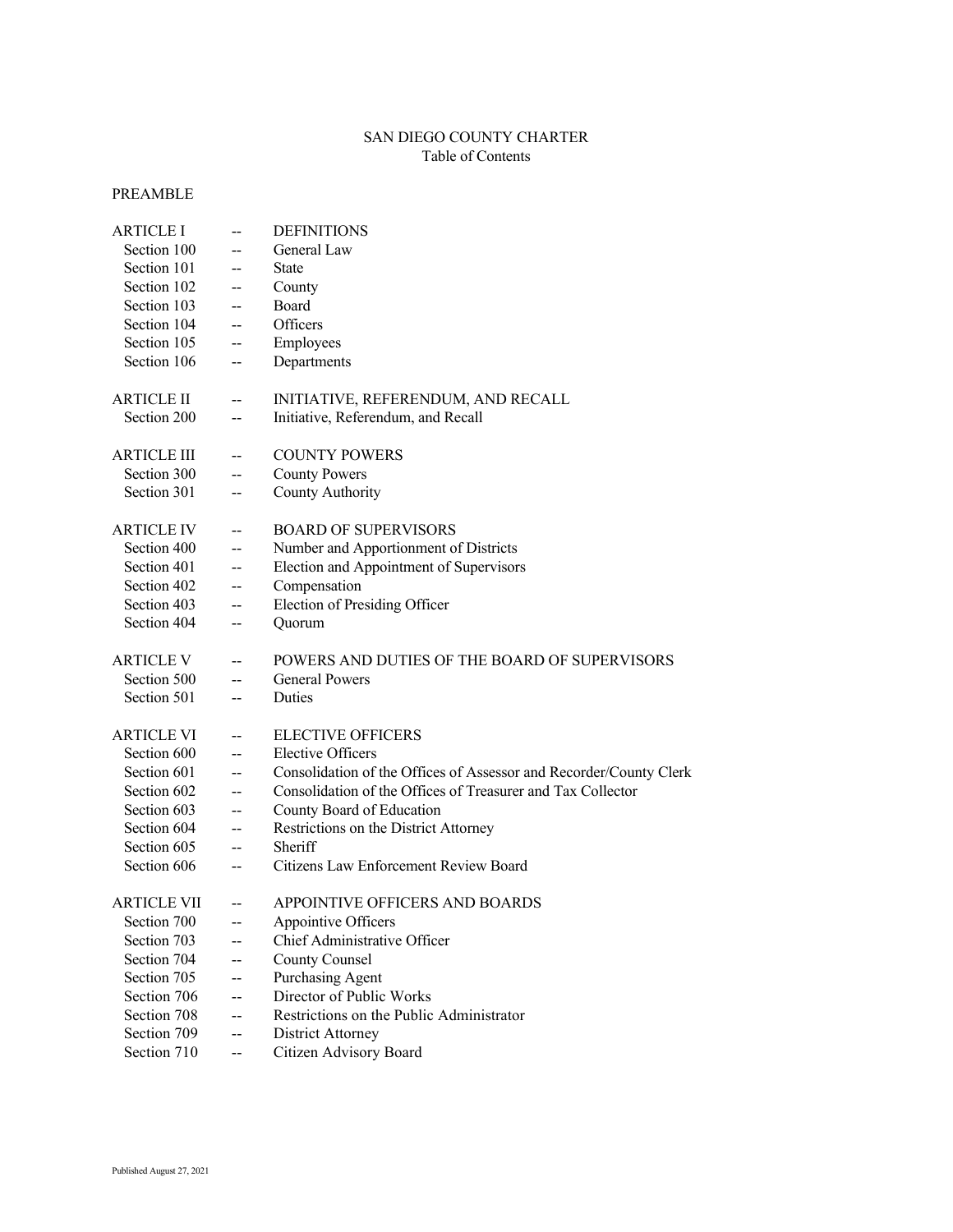| <b>ARTICLE VIII</b> | $\overline{a}$                                | <b>BUDGET AND ACCOUNTING</b>                              |
|---------------------|-----------------------------------------------|-----------------------------------------------------------|
| Section 800         | $-$                                           | Budget                                                    |
| Section 801         | --                                            | Auditor and Controller                                    |
| Section 802         | $\overline{\phantom{a}}$                      | <b>External Audit</b>                                     |
| Section 803         | $-$                                           | Access to Records                                         |
| Section 804         | $-$                                           | Expenditures                                              |
| Section 805         | $\mathbf{--}$                                 | Limitation on Charter Amendments Imposing Mandatory Costs |
|                     |                                               |                                                           |
| <b>ARTICLE IX</b>   | $\overline{a}$                                | PERSONNEL SYSTEM                                          |
| Section 900         | $\overline{a}$                                | Personnel System                                          |
| Section 901         | $-$                                           | <b>Employment Policy</b>                                  |
| Section 902         | $\overline{\phantom{a}}$                      | Administration                                            |
| Section 903         | $-$                                           | Civil Service Commission                                  |
| Section 904         | $\overline{a}$                                | General Duties of the Civil Service Commission            |
| Section 905         | $\overline{a}$                                | Hearing Officers of the Commission                        |
| Section 906         | $-$                                           | Staff of the Commission                                   |
| Section 907         | $\mathord{\hspace{1pt}\text{--}\hspace{1pt}}$ | Investigative Powers of the Commission                    |
| Section 908         | $-$                                           | Classified and Unclassified Services                      |
| Section 909         | --                                            | Appointment and Dismissal of Employees                    |
| Section 910         | $\overline{\phantom{a}}$                      | Rules for Civil Service                                   |
| Section 911         | $-$                                           | Preferential Credits                                      |
| Section 912         | $\overline{\phantom{a}}$                      | Citizenship Requirements for Employment                   |
| Section 913         | $\overline{a}$                                | Reimbursement for Travel                                  |
| Section 914         | --                                            | <b>Regulation of Political Activities</b>                 |
| Section 915         | $\overline{\phantom{a}}$                      | Prohibition of Nepotism                                   |
| Section 916         | $\overline{\phantom{a}}$                      | <b>Independent Contractors</b>                            |
| Section 917         | $\overline{\phantom{a}}$                      | Labor on Public Works                                     |
|                     |                                               |                                                           |
| <b>ARTICLE X</b>    | --                                            | <b>GENERAL PROVISIONS</b>                                 |
| Section 1000        | $\overline{a}$                                | Conflict of Interest                                      |
| Section 1001        | $-$                                           | Prohibition of Bribes                                     |
| Section 1002        | $-$                                           | Violation of Charter                                      |
| Section 1003        | $\mathord{\hspace{1pt}\text{--}\hspace{1pt}}$ | Severance Clause                                          |
| Section 1004        | $\overline{a}$                                | Operative Date                                            |
| Section 1005        | $-$                                           | Operative Date                                            |
| Section 1006        | $\overline{\phantom{m}}$                      | Operative Date                                            |
| Section 1007        | $\mathord{\hspace{1pt}\text{--}\hspace{1pt}}$ | Operative Date                                            |
| Section 1008        | $\mathord{\hspace{1pt}\text{--}\hspace{1pt}}$ | Operative Date and Operative Effect                       |
| Section 1009        | $-$                                           | Operative Date                                            |
|                     |                                               |                                                           |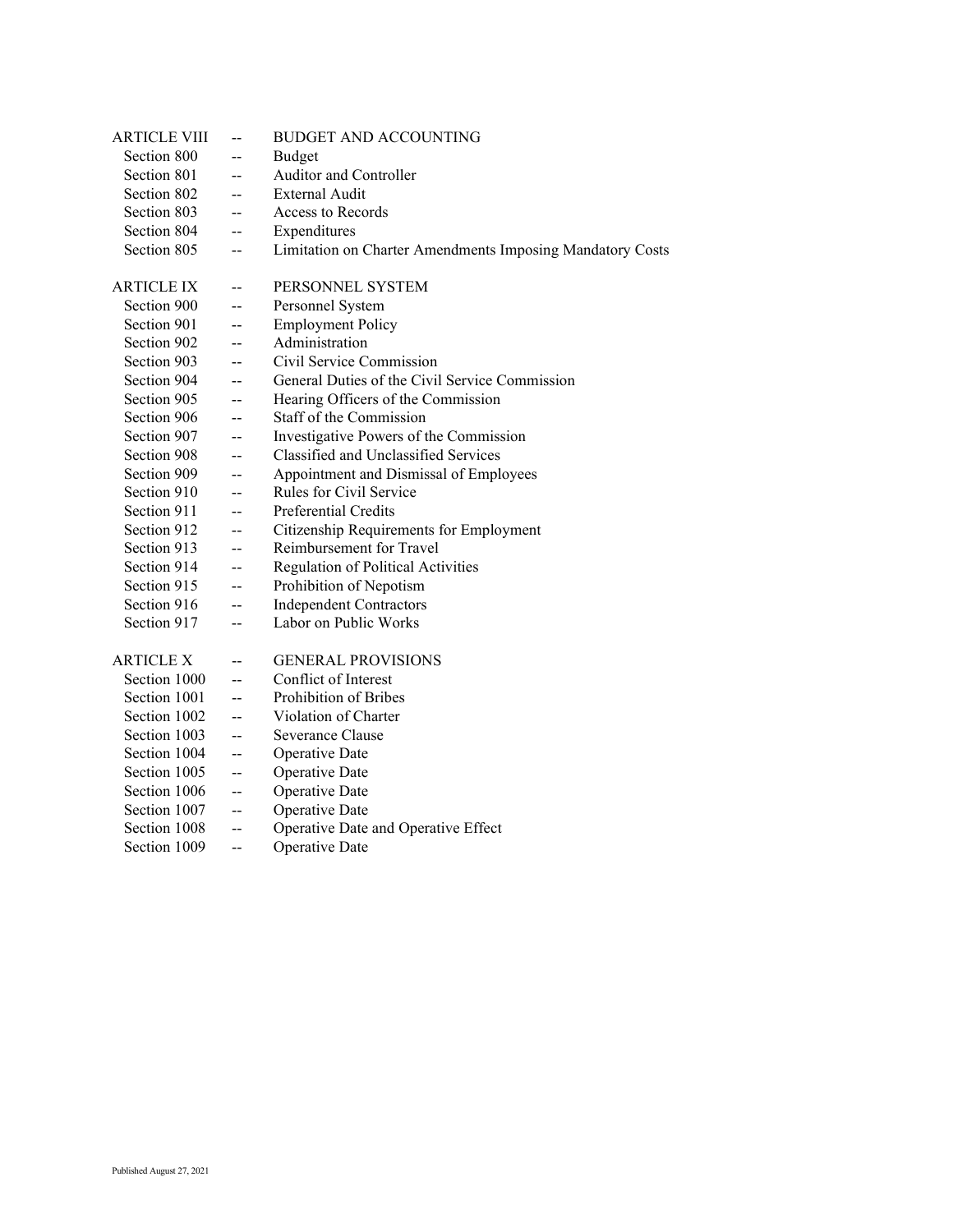## **CHARTER**

#### **SAN DIEGO COUNTY STATE OF CALIFORNIA**

## **PREAMBLE**

**We, the People of the County of San Diego, adopt this Charter to protect our rights and to promote a just, honorable, and efficient government.**

## **ARTICLE I DEFINITIONS**

**Section 100: General Law. General Law** means the Constitution, Statutes, and Codes of the State of California.

**Section 101: State. State means the State of California.** 

**Section 102: County. County** means the County of San Diego.

**Section 103: Board. Board** means the Board of Supervisors of the County of San Diego.

**Section 104: Officers. Officers** include elective and appointive County officers as specifically designated by general law, by this Charter, or by ordinance of the Board.

**Section 105: Employees. Employees** include deputies and all other persons whose personal services are engaged for compensation by the County, except officers and independent contractors.

**Section 106: Departments. Departments** includes County agencies, departments, offices, institutions, boards, commissions, committees, and all other branches and divisions of County administration.

## **ARTICLE II INITIATIVE, REFERENDUM, AND RECALL**

**Section 200: Initiative, Referendum, and Recall.** The people of the County may exercise the initiative, referendum, and recall provisions of general law.

## **ARTICLE III COUNTY POWERS**

**Section 300: County Powers.** As a political subdivision of the State, the County has all the powers specifically stated and necessarily implied in general law and this Charter, including the power to assess, levy, and collect taxes.

**Section 301: County Authority.** The County may exercise its powers only through a five-member Board of Supervisors or through persons authorized by general law, this Charter, County ordinance, or by resolution, policy or order approved by the Board. (Amended, effective 9-11-06)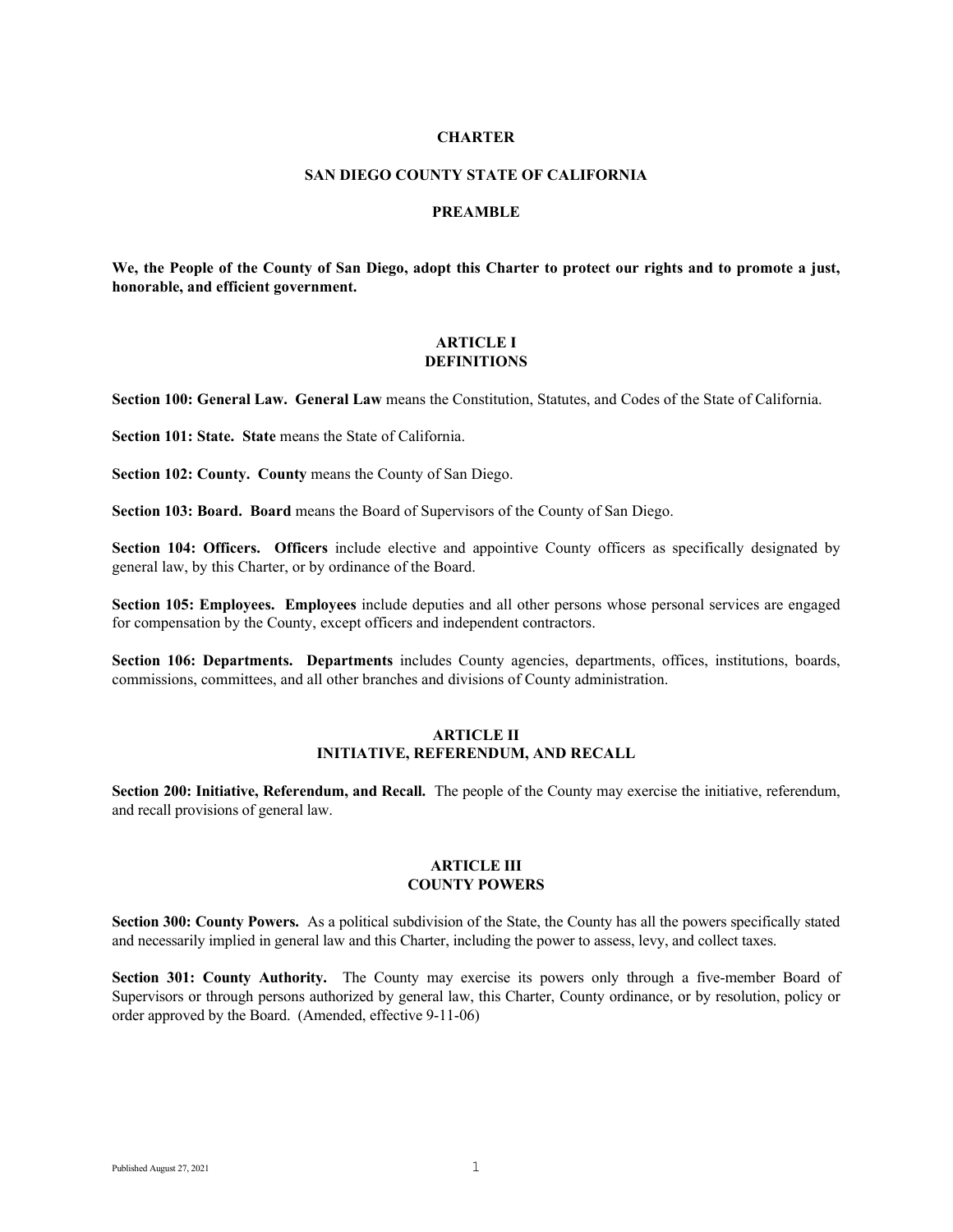## **ARTICLE IV BOARD OF SUPERVISORS**

**Section 400: Number and Apportionment of Districts.** For the purpose of electing Supervisors, the County is divided into five legally apportioned districts.

**Section 400.1: Redistricting Commission.** After each federal decennial census, the supervisorial districts of the County shall be reapportioned in the manner specified by general law by a redistricting commission established pursuant to the California Elections code. The supervisorial district boundaries shall be drawn in such a way that the area of at least three districts shall include unincorporated territory with two of the districts having geographic area that is predominantly outside of the incorporated cities as population will permit. (Amended, effective 11-6-18)

**Section 400.5:** For purposes of this Article, "elective office" means any of the following offices:

- (1) County supervisor;
- (2) District Attorney;
- (3) Sheriff;
- (4) Assessor, recorder, and county clerk;
- (5) Treasurer and tax collector;
- (6) Member of the County Board of Education.

**Section 401: Election and Appointment of Supervisors.** The voters in each of the County's five districts nominate and elect one Supervisor from their district to serve on the Board for a four-year term, beginning at noon on the first Monday after January first following election, and to hold office until the qualification of a successor.

**Section 401.1:** Elections of Supervisors occur every two years: Supervisors for the first, second and third districts are elected at one general election; Supervisors for the fourth and fifth districts are elected at the alternate general election.

**Section 401.2:** A candidate for election or appointment as Supervisor shall fulfill residency and elector requirements established by general law.

**Section 401.3:** When there are more than two candidates that qualify to participate in the primary election for one elective office, including write-in candidates, the two candidates who receive the highest number of votes in the primary are the candidates in the general election, and the one who receives the higher number of votes in the general election is elected. In the event there are two or fewer candidates who qualify to participate in the primary election for one elective office, including write-in candidates, the office shall be voted upon at the general election and not the primary election. Write-in candidates are permitted to participate in the primary election. However, no write-in candidates are permitted to participate in the general election except in circumstances where there are two or fewer total candidates who qualify to participate in the primary election and one or both qualified candidates is a write-in candidate. When one or two write-in candidates qualify to participate in a primary election with two or fewer total candidates, the names of the write-in candidates who qualified to participate in the primary election shall be printed on the general election ballot in the same manner as non-write-in candidates who qualify for the general election. The County shall establish rules governing qualification and filing dates for write-in candidates including, but not limited to, ensuring the deadline to qualify as a write-in candidate precedes the printing of ballots and does not otherwise interfere with the county's administration of the election. (Amended, effective 12-31-80, Operative 7-1-81) (Amended, effective 9-11-06) (Amended, effective 11-6-18)

**Section 401.4:** In the event a vacancy occurs in the office of supervisor, the remaining members of the Board shall within thirty (30) days of the vacancy fill the vacancy either by appointment for the unexpired term, by appointment until the qualification of a successor elected at a special election or by calling a special election. If the remaining members of the Board fail to fill the vacancy within such thirty (30) day period, the remaining members of the Board shall immediately cause a special election to be held to fill such vacancy. A special election to fill a vacancy in the office of Supervisor shall consist of a special primary election and if necessary, a special general election. A special primary election shall be held in the Supervisorial district in which the vacancy occurred on a Tuesday, at least 76 days, but not more than 90 days, following the adoption of the resolution calling the special election, except that any such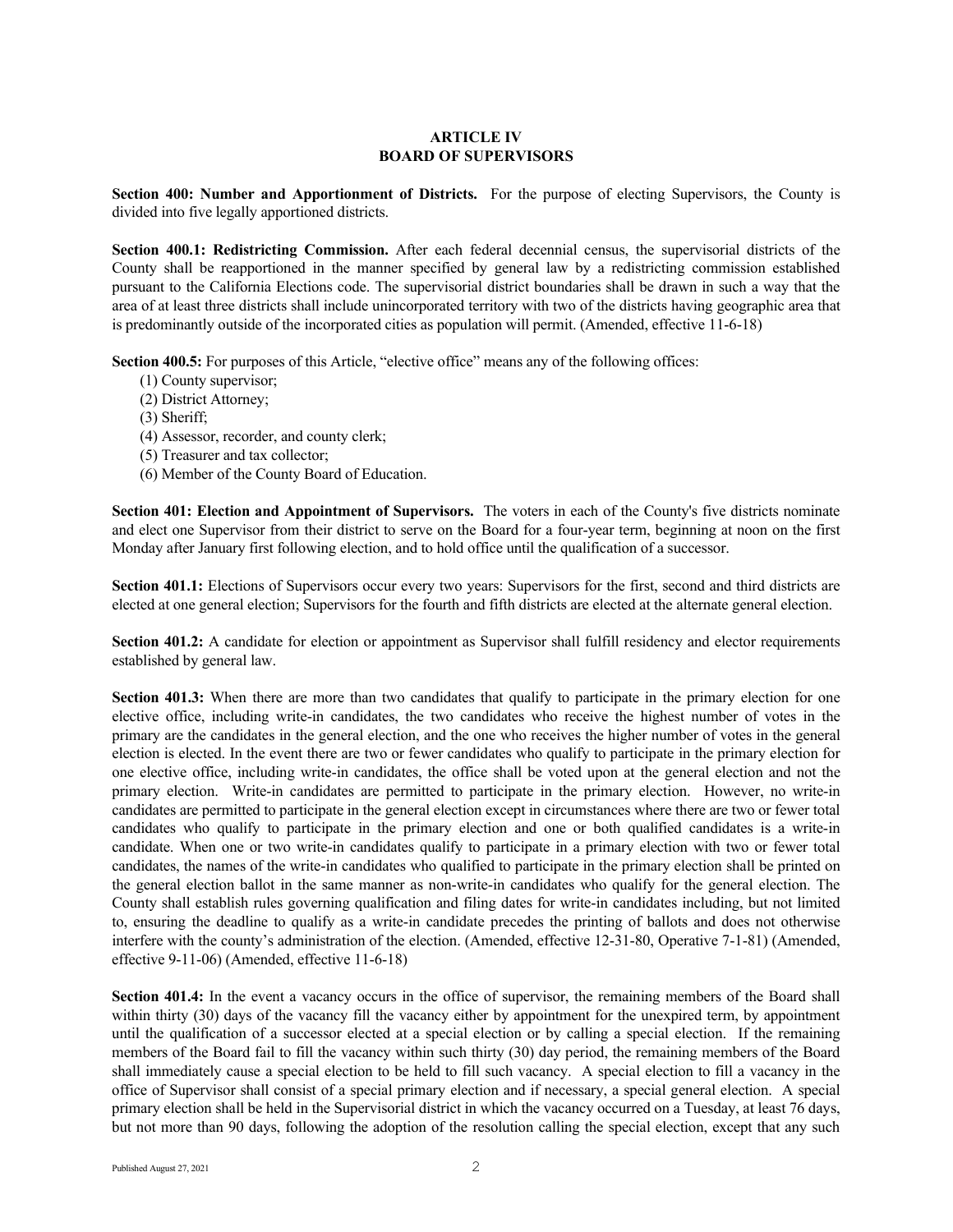special primary election may be conducted within 180 days following the adoption of such resolution in order that the special primary election or special general election may be consolidated with the next regularly scheduled statewide election.

Candidates at the special primary election shall be nominated in the manner set forth in the Elections Code for the nomination of candidates for a nonpartisan office for a direct primary election, except that nomination papers shall not be circulated prior to the adoption of the resolution calling the special election and shall be filed with the Registrar of Voters for examination no later than 14 days after the adoption of the resolution calling the special primary election.

If only one candidate qualifies for the special primary election, that candidate shall be appointed to the vacancy by the remaining members of the Board for the unexpired term, shall serve exactly as if elected to such vacancy, and no special primary election or special general election to fill the vacancy shall be held. A candidate who receives a majority of all votes in the special primary election is elected to fill the vacancy for the unexpired term, and no special general election shall be held. In the event there are no more than two candidates for a vacancy, the office shall be voted upon at the special primary election, and no special general election shall be held.

When no candidate receives a majority of all votes in the special primary election, a special general election shall be held on the twelfth Tuesday after the date of the special primary election. The two candidates who received the highest number of votes in the special primary election shall be the candidates in the special general election, and the one who receives the higher number of votes in the special general election is elected to fill the vacancy for the unexpired term. Write-in candidates are permitted to participate in the special primary election in accordance with the rules established by the county. However, no write-in candidates are permitted to participate in the special general election except as provided in Section 401.3.

In a special election to fill a vacancy in the office of supervisor, the Board may authorize either the special primary election or the special general election, or both, to be conducted wholly by mail, provided that the special primary election or the special general election to be conducted by mail does not occur on the same date as the statewide election with which it has been consolidated. In no event may a special primary election or a special general election be conducted on the day after a state holiday. (Repealed and new Section 401.4 added, effective 12-17-82) (Amended, effective 8-7-86) (Amended, effective 9-11-06) (Amended, effective 11-6-18)

## **Section 401.5: Term Limits.**

- (a) No person may serve for more than two terms as Supervisor, regardless of district represented, after the effective date of this section.
- (b) Any person who is elected or appointed to an unexpired term as a Supervisor after the effective date of this section and who serves more than one-half of a full term of office shall be deemed, for the purposes of this section, to have served a full term.
- (c) Any Supervisor who resigns or is removed from office with less than one-half of a full term remaining until the expiration of the term shall be deemed, for the purpose of this section, to have served a full term.

(Added, effective 6-8-10)

**Section 402: Compensation.** Salaries of Supervisors are established by ordinance of the Board.

**Section 402.1:** While holding office and for one year after a Supervisor is ineligible for appointment to or employment in any other County position providing compensation.

**Section 403: Election of Presiding Officer.** At its first meeting following the first Monday after January first, or within thirty (30) days thereafter, the Board shall elect a Chairperson, Vice-Chairperson, and Chairperson Pro Tem. The Vice-Chairperson has full authority to act if the Chairperson is absent or unable to act. The Pro Tem has full authority to act if both the Chairperson and Vice-Chairperson are absent or unable to act. (Amended, effective 9-11-06)

**Section 404: Quorum.** Three Supervisors constitute a quorum for the transaction of business. Acts of the Board are invalid unless three Supervisors concur.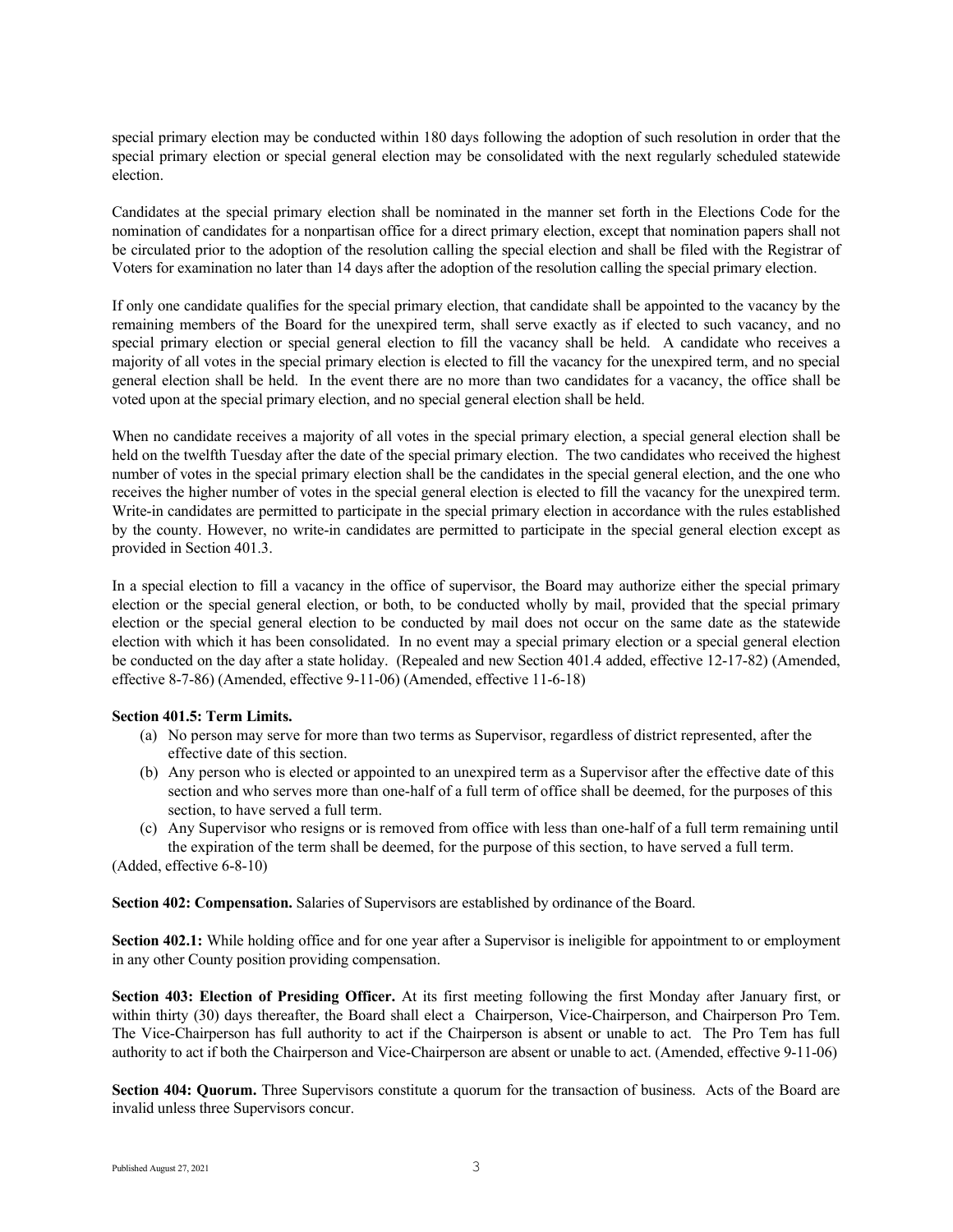## **ARTICLE V POWERS AND DUTIES OF THE BOARD OF SUPERVISORS**

**Section 500: General Powers.** The Board has the jurisdiction and all powers granted to it by general law and this Charter.

**Section 500.1:** The Board has the power to establish, by ordinance, appointive offices other than those required by general law and this Charter and to combine and, having combined, to separate them.

**Section 500.2:** Unless otherwise specified in this Charter, the Board has the power to fill, by appointment, any vacancy that occurs in an elective office. The appointee holds office until the election and qualification of a successor. The successor is elected at the next primary election, or at the next primary and general elections, to complete the term, if it does not expire the following January, or to begin a new term of office. For all elections involving the elective offices specified under Section 600, write-in candidates are permitted to participate in the primary election in accordance with state general law. However, no write-in candidates are permitted to participate in the general election. (Amended, effective 3-17-10)

**Section 500.3:** The Board may suspend from office, at its discretion, an officer who has been indicted for official misconduct, an offense involving moral turpitude, or an infamous crime. The Board shall fill the vacancy until final legal action is determined.

**Section 500.4:** At the request of any city, district, or the state or federal government performing functions within the County, the Board may provide for the County's assumption of functions of the governmental entity which correspond to those of the County. The terms of the agreement shall be established in writing by the County and the governmental entity; and they may include provision for payment to the County, and notwithstanding the personnel and compensation provisions of this charter, may include provision for employment by the County of the governmental entity's personnel and employee benefits to be granted such personnel. (Amended, effective 8-7-86)

**Section 501: Duties.** The Board shall appoint the following appointive officers:

- (a) The Chief Administrative Officer;
- (b) The County Counsel;
- (c) The Probation Officer, subject to the confirmation by a majority of the judges of the San Diego County Superior Court; and
- (d) The Clerk of the Board of Supervisors.

All other appointive officers, either established by this Charter, general law or ordinance, shall be appointed by the Chief Administrative Officer. (Amended, effective 1-22-85, Operative 2-6-85) (Amended, effective 8-7-86) (Amended, effective 9-11-06)

**Section 501.1:** The Board shall establish, by ordinance, the number of nonelective employee positions and designate all positions as either regular or temporary, and also shall provide for the powers, duties, qualifications, and the manner and terms of appointment of employees to such positions. (Amended, effective 12-31-80, Operative 7-1-81) (Amended, effective 9-11-06)

**Section 501.2:** The Board shall adopt an ordinance to establish the compensation of all officers and employees, which shall implement and conform to any applicable provisions contained in memorandums of agreement with recognized employee organizations for those employees represented by such organizations. When establishing compensation, the Board shall consider, among other factors, the following:

- (a) the prevailing rate of compensation paid and fringe benefits provided by private employers in the County and by other public employees in the State for similar quality or quantity of service;
- (b) the fringe benefits provided by the County; and
- (c) the revenues available to the County for payment of compensation. The Board of Supervisors shall not delegate legislative power or responsibility which they were elected to exercise in the adoption of any ordinance or resolution setting compensation for appointive County officers and employees. This prohibition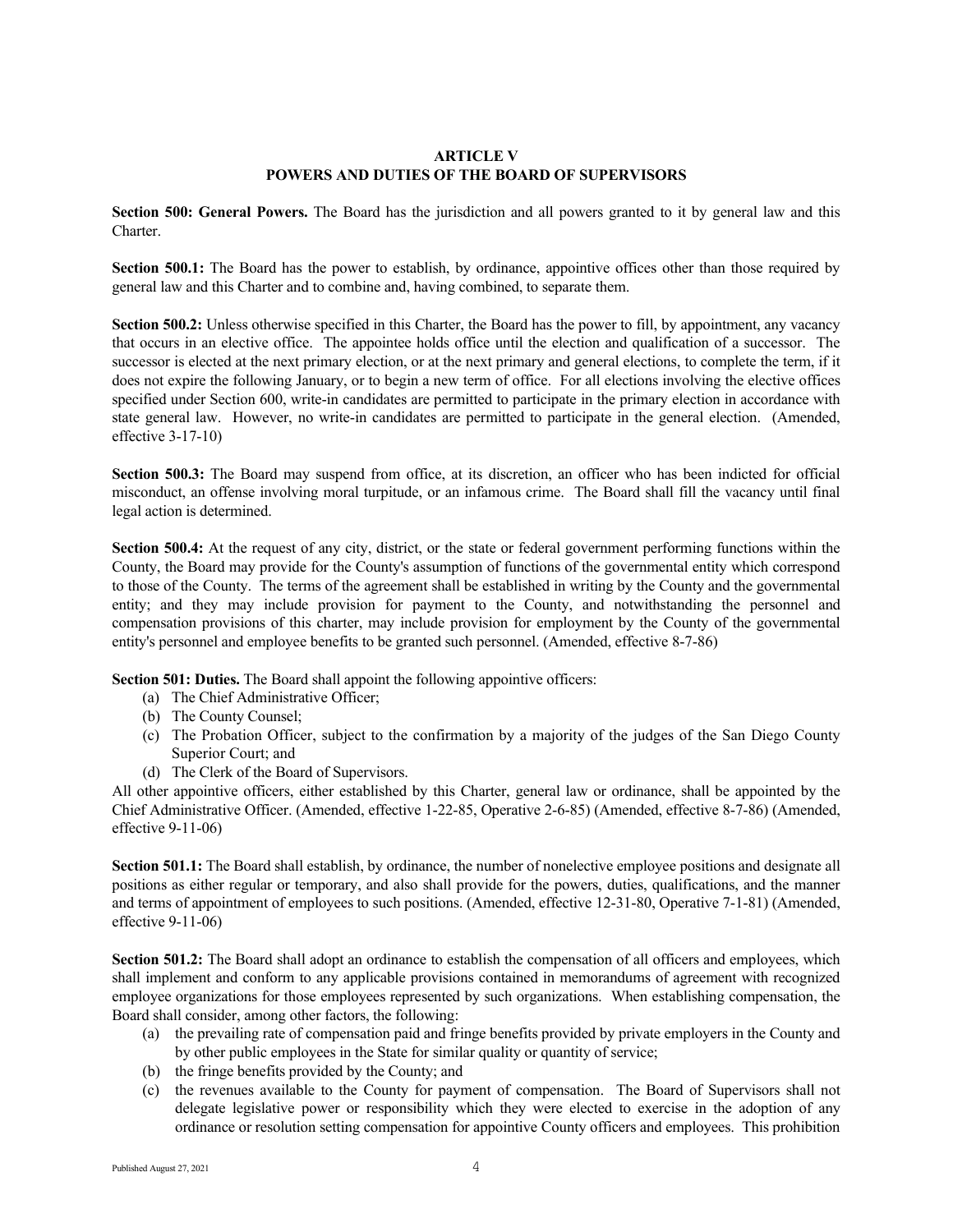against unlawful delegation of the legislative responsibility to set compensation for appointive County officers and employees shall extend to any scheme or formula which seeks to fix the compensation of appointive County officers and employees at the level of compensation paid to officers or employees of any other public agency.

(Amended, effective 12-31-80, Operative 7-1-81) (Amended, effective 12-11-81) (Amended, effective 9-11-06)

**Section 501.3:** The Board shall require adequate bond or, in the alternative, an insurance policy in accordance with state general law, the premium for which is paid by the County, from all officers and employees who handle funds and, when necessary, from other officers and employees. (Amended, effective 9-11-06)

**Section 501.4:** The Board shall adopt, by ordinance, an administrative code establishing the powers and duties of all officers and the procedures and rules of operation of all departments.

**Section 501.5:** The Board shall provide for the regulation of the marking and operation of County vehicles.

**Section 501.6:** The Board shall establish, by resolution or ordinance, rules for the Civil Service in accordance with this Charter. (Added, effective 12-31-80, Operative 7-1-81)

**Section 501.7:** The Board shall establish rules which provide for the administration of employer-employee relations and establish a neutral appellate authority regarding unfair labor practices and representation cases. The rules shall not be in conflict with State law. (Added, effective 12-31-80, Operative 7-1-81)

**Section 501.8:** The Board, or such persons as the Board shall specify, shall represent the County in employer-employee relations and salary matters. (Added, effective 12-31-80, Operative 7-1-81)

**Section 501.9:** Non-interference. No member of the Board nor any member of the Supervisor's staff shall give orders, instruct, or interfere, publicly or privately, with any officer or employee appointed by or under the Chief Administrative Officer except through the Chief Administrative Officer.

This section does not limit a member of the Board or member of the Supervisors' staff from seeking information.

The Chief Administrative Officer shall establish a procedure for responding to requested information from members of the Board and the staff.

A violation of the provisions of this section shall constitute an infraction and violation by a member of the Board of Supervisors shall also constitute misconduct in office. The District Attorney shall enforce the provisions of this section. (Added, effective 1-22-85, Operative 2-6-85)

## **ARTICLE VI ELECTIVE OFFICERS**

**Section 600: Elective Officers.** In addition to Supervisors, the elective officers are:

- (a) Assessor/Recorder/County Clerk
- (b) District Attorney
- (c) Sheriff,
- (d) Treasurer/Tax Collector, and
- (e) Members of the Board of Education,

each of whom is nominated and elected according to general law and this Charter.

(Amended, effective 8-7-86; amended, effective 12-26-90; amended, effective 11-2-93) (Amended, effective 3-17-10)

**Section 601: Consolidation of the Offices of Assessor and Recorder/County Clerk.** The officers of the Assessor and Recorder/County Clerk shall be consolidated at noon on January 2, 1995, the operative date of this section, and the duties of the Assessor/Recorder/County Clerk, including all of the duties now performed by both, shall be performed by one person elected at the statewide election in 1994 for a four year term which shall begin at noon on January 2,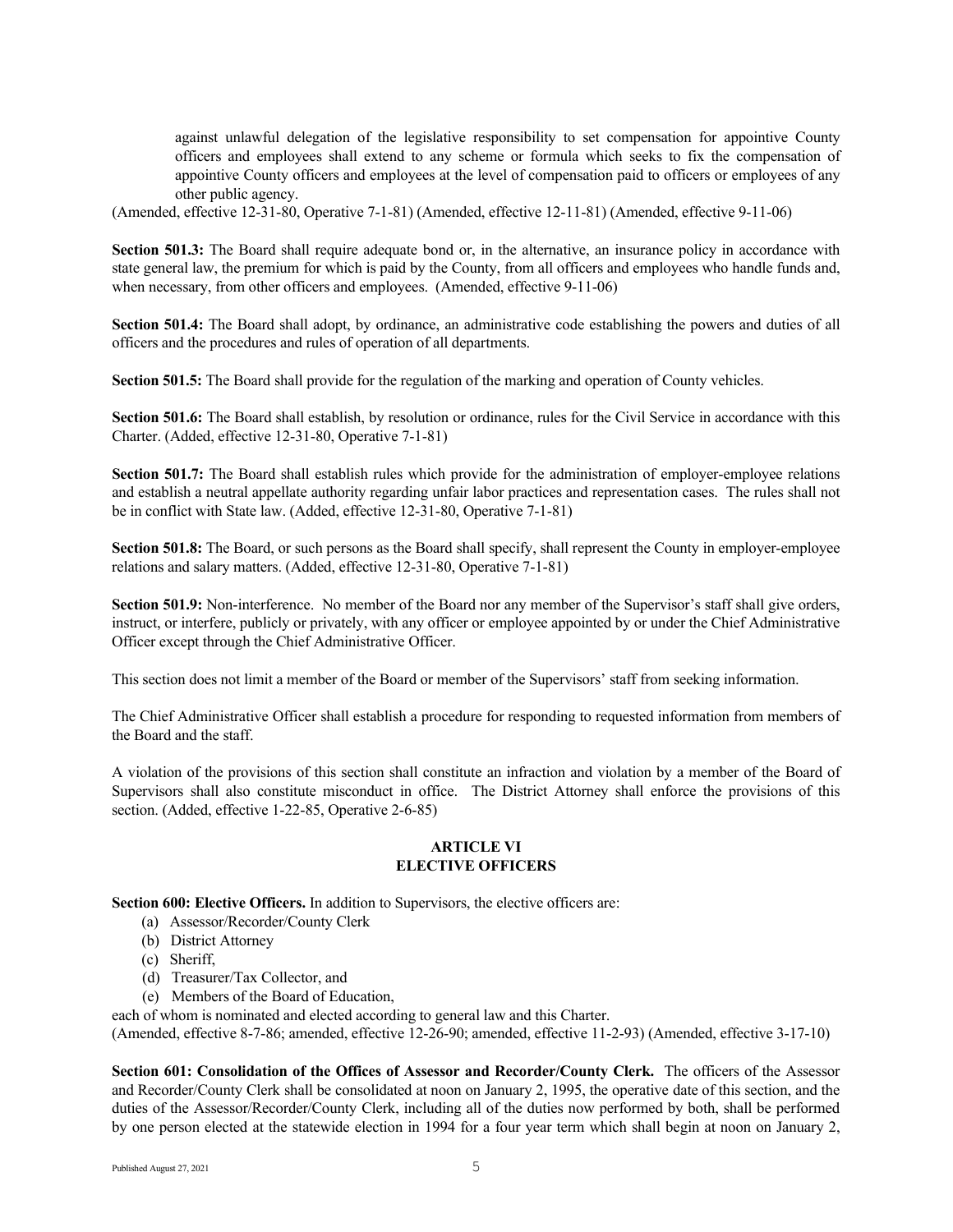1995. (Section 601, Limitation of Terms, repealed, effective 8-7-86; Section 601, Consolidation of Offices of Recorder and County Clerk, repealed, effective 12-26-90; new Section 601, Consolidation of the Offices of the Assessor and Recorder/County Clerk, added, effective 11-2-93, operative 1-2-95)

**Section 602: Consolidation of the Offices of Treasurer and Tax Collector.** The offices of Treasurer and Tax Collector are consolidated, and the duties of the Treasurer/Tax Collector shall be performed by one person elected by general law. (Amended, effective 8-7-86)

**Section 603: County Board of Education.** The County Board of Education consists of five members elected from and by the voters of their districts. (Amended, effective 8-7-86)

**Section 603.1:** At the completion of the present incumbent's term of office, each newly elected member of County Board of Education shall hold office for a four-year term beginning on the first Monday after January first following election, and continue to serve until the election and qualification of a successor. For all elections involving members of the County Board of Education under this Section 603.1 and Section 603.2, write-in candidates are permitted to participate in the primary election in accordance with the rules established by the county. However, no write-in candidates are permitted to participate in the general election except as provided in Section 401.3. (Amended, effective 1-8-79, Operative 7-1-79) (Amended, effective 3-17-10) (Amended, effective 11-6-18)

**Section 603.2:** A vacancy on the County Board of Education is filled from the district in which it occurs within fortyfive days by appointment of a majority of the remaining members of the County Board of Education or thereafter by appointment by the Board of Supervisors. The appointee holds office until the election and qualification of a successor. The successor is elected at the next general election, either to complete the term, if it does not expire the following January, or to begin a new four-year term of office. (Amended, effective 1-8-79, Operative 7-1-79)

**Section 603.3:** The County Board of Education may, by resolution, change the boundaries of educational districts; however, a change of boundaries may not be made between February first and December first of an even numbered year, may not affect the term of office of an incumbent member and may not take effect until a certified copy of the resolution has been filed with and approved by the Board of Supervisors.

**Section 603.4:** The County Board of Education shall, by majority vote appoint the Superintendent of Schools, either to serve at its pleasure, or on a fixed term contract which shall not exceed four years. The Board of Education may, by a majority vote, remove the Superintendent. (Amended, effective 1-8-79, Operative 7-1-79)

**Section 604: Restrictions on the District Attorney**. The District Attorney and the District Attorney's deputies may not engage in private law practice.

**Section 605: Sheriff.** The Sheriff shall organize the Sheriff's Department for efficient and effective law enforcement.

## **Section 606: Citizens Law Enforcement Review Board.**

- (a) The Board of Supervisors, by ordinance, shall establish a Citizens Law Enforcement Review Board consisting of not less than nine (9) nor more than fifteen (15) members nominated by the Chief Administrative Officer and appointed by the Board of Supervisors. Members of the Citizens Law Enforcement Review Board shall serve without compensation for terms not to exceed three years as established by ordinance, and members shall be appointed for not more than two consecutive full terms. County employees and persons employed as peace officers or custodial officers shall not be eligible to be members of the Citizens Law Enforcement Review Board.
- (b) Members of the Citizens Law Enforcement Review Board shall serve at the pleasure of the Board of Supervisors, and they may be removed at any time by a majority vote of the Board of Supervisors.
- (c) Vacancies on the Citizens Law Enforcement Review Board shall be filled for the balance of the unexpired term in the same manner as the position was originally filled.
- (d) The Citizens Law Enforcement Review Board shall have the power to subpoena and require attendance of witnesses and the production of books and papers pertinent to its investigations and to administer oaths.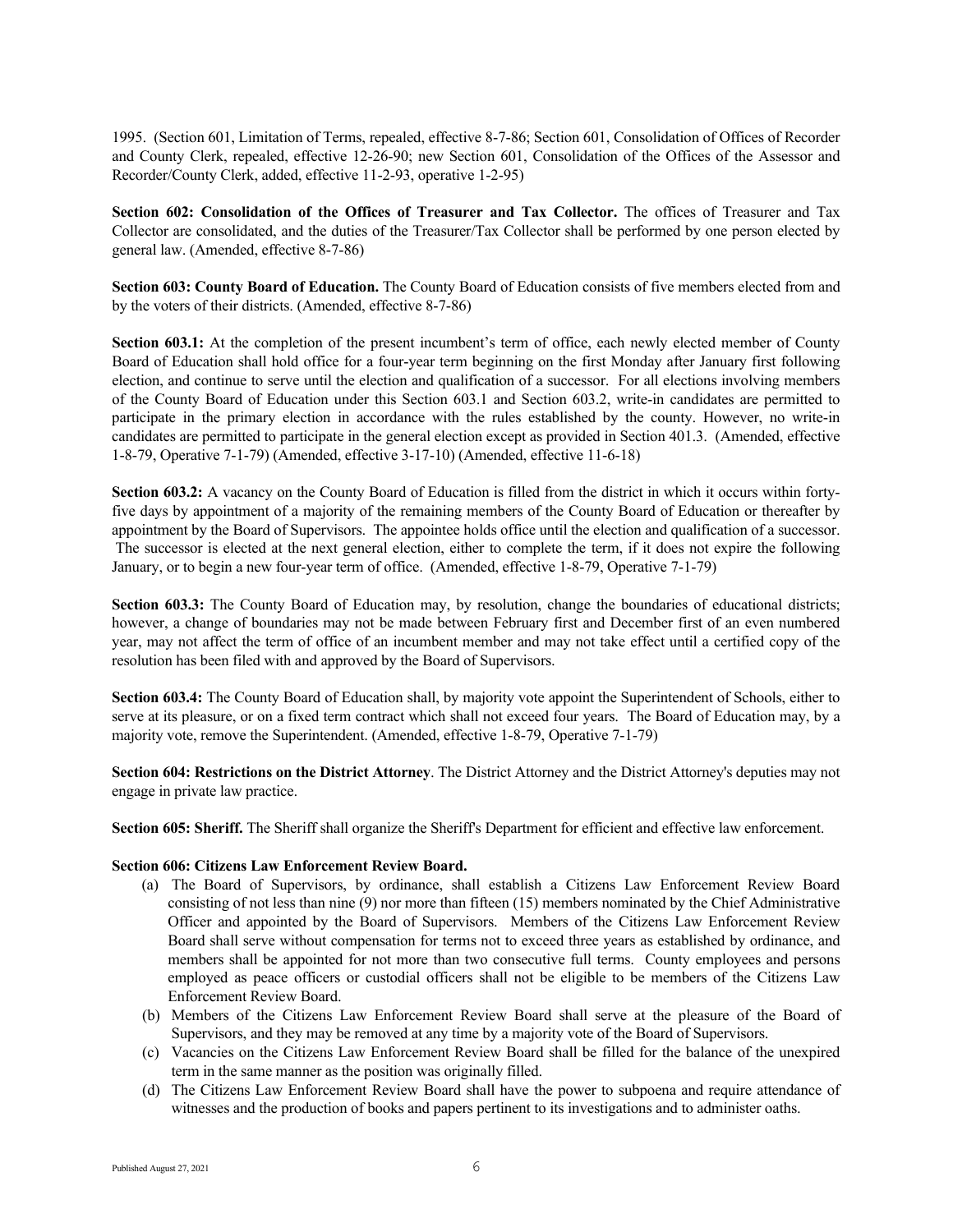- (e) The Citizens Law Enforcement Review Board may appoint in accordance with its established procedures such personnel as may be authorized by the Board of Supervisors. Notwithstanding any other provision of this Charter, any authorized executive director and investigators of the Citizens Law Enforcement Review Board shall be in the classified or the unclassified service as determined, by ordinance, by the Board of Supervisors.
- (f) The Board of Supervisors, by ordinance, shall establish the duties of the Citizens Law Enforcement Review Board and its duties may include the following:
	- (1) Receive, review and investigate citizen complaints which charge peace officers or custodial officers employed by the Sheriff's Department or the Probation Department with (A) use of excessive force, (B) discrimination or sexual harassment in respect to members of the public, (C) the improper discharge of firearms, (D) illegal search or seizure, (E) false arrest, (F) false reporting, (G) criminal conduct or (H) misconduct. All action complaints shall be in writing and the truth thereof shall be attested under penalty of perjury. "Misconduct" is defined to mean and include any alleged improper or illegal acts, omissions or decisions directly affecting the person or property of a specific citizen by reason of:
		- 1. An alleged violation of any general, standing or special orders or guidelines of the Sheriff's Department or the Probation Department; or
		- 2. An alleged violation of any state or federal law; or
		- 3. Any act otherwise evidencing improper or unbecoming conduct by a peace officer or custodial officer employed by the Sheriff's Department or the Probation Department.
	- (2) Review and investigate the death of any individual arising out of or in connection with actions of peace officers or custodial officers employed by the Sheriff's Department or the Probation Department, regardless of whether a citizen complaint regarding such death has been filed with the Citizens Law Enforcement Review Board.
	- (3) Prepare reports, including at least the Sheriff or the Probation Officer as recipients, on the results of any investigations conducted by the Citizens Law Enforcement Review Board in respect to the activities of peace officers or custodial officers, including recommendations relating to the imposition of discipline and recommendations relating to any trends in regard to employees involved in citizen complaints.
	- (4) Prepare an annual report to the Board of Supervisors, the Chief Administrative Officer, the Sheriff and the Probation Officer summarizing the activities and recommendations of the Citizens Law Enforcement Review Board, including the tracking and identification of trends in respect to all complaints received and investigated during the reporting period.
	- (5) Notify in writing any citizen having filed a complaint with the Citizens Law Enforcement Review Board of the disposition of his or her complaint. The Chief Administrative Officer shall also receive appropriate notification of the disposition of citizen complaints.
	- (6) Review and make recommendations on policies and procedures of the Sheriff and the Probation Officer.
	- (7) Establish necessary rules and regulations for the conduct of its business, subject to approval of the Board of Supervisors.
	- (8) Perform such other duties as the Board of Supervisors, by ordinance, may assign to the Citizens Law Enforcement Review Board.
	- (9) Established rules and procedures for receipt of complaints from detention facility inmates.
- (g) In the event that a County Department of Corrections is established, the Citizens Law Enforcement Review Board shall have the same powers and duties in respect to that Department, its Director, and its peace officer and custodial officer employees, as the Citizens Law Enforcement Review Board has in respect to the Sheriff, the Probation Officer and their departments and employees.

(Added, Effective 12-26-90)

## **ARTICLE VII APPOINTIVE OFFICERS AND BOARDS**

#### **Section 700: Appointive Officers.** The appointive officers include:

Alternate Public Defender Auditor and Controller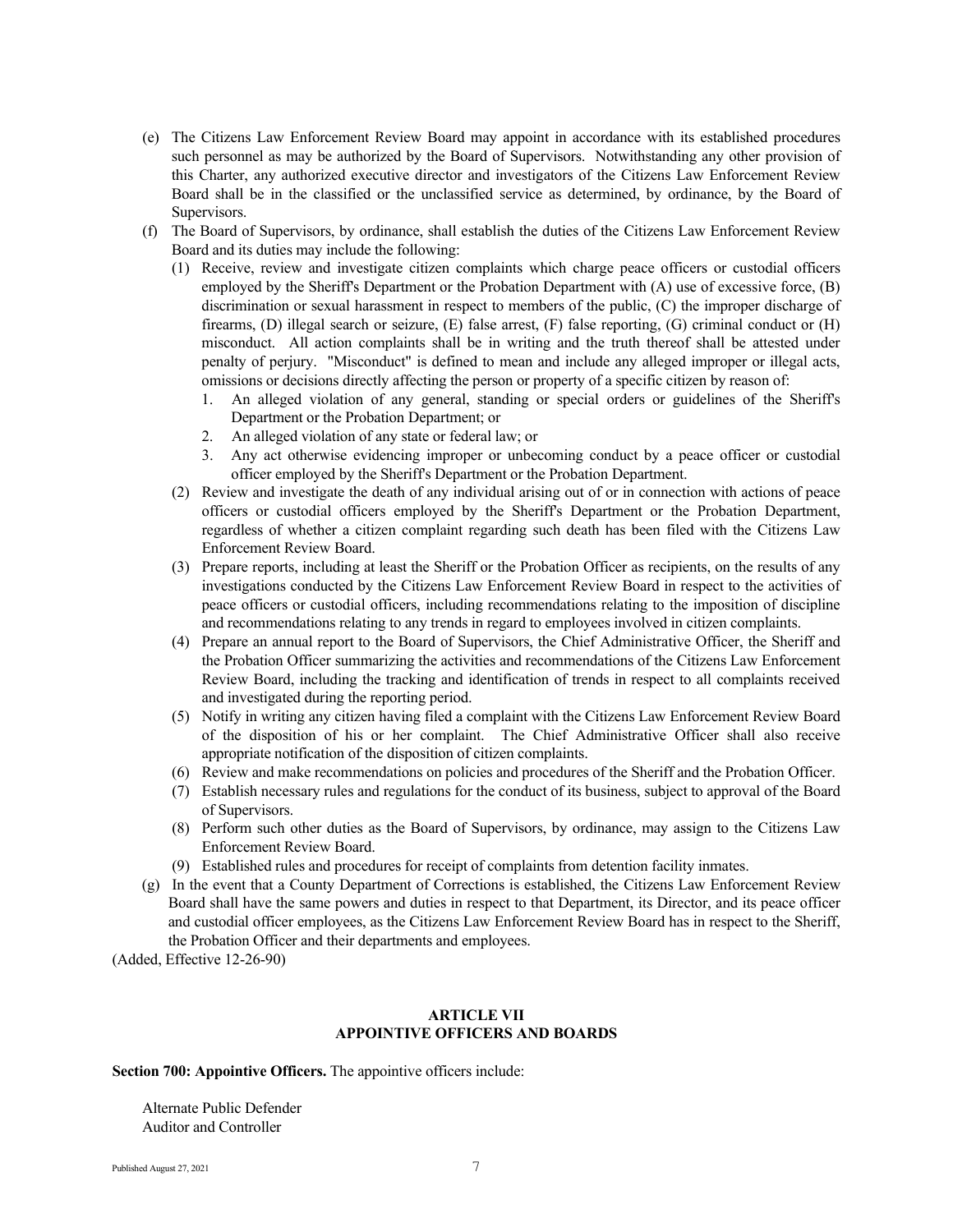Chief Financial Officer Chief Information Officer Chief Probation Officer Clerk of the Board of Supervisors County Counsel County Librarian County Veterinarian Director of Agriculture, Weights & Measures Director of Animal Services Director of Child Support Services Director of Emergency Services Director of Environmental Health Director of General Services Director of Health and Human Services Agency Director of Housing & Community Development Director of Human Resources Director of Media and Public Relations Director of Parks and Recreation Director of Planning and Land Use Director of Public Works Director of Purchasing and Contracting Medical Examiner Public Administrator/Public Guardian Public Defender Registrar of Voters

and all other officers who may be required by general law or ordinance. Notwithstanding this listing of appointive officers, the Board of Supervisors by ordinance may establish or abolish appointive offices, or revise their respective titles, in accordance with general law or this Charter. (Amended, effective 8-7-86) (Amended, effective 9-11-06)

**Section 701:** [Reserved.]

**Section 702:** [Reserved.]

**Section 703: Chief Administrative Officer.** The Chief Administrative Officer exercises the Board's administrative supervision over affairs of the County delegated to that officer, over all organizational units within the Office of the Chief Administrative Officer, and over all departments, except the Civil Service Commission and the offices of Assessor/Recorder/County Clerk, District Attorney, Sheriff, and the Treasurer/Tax Collector. The Fire Authority is an organizational unit within the Office of the Chief Administrative Officer, not a department. The Chief Administrative Officer is responsible to the Board for the proper administration of such affairs of the County. (Amended, effective 8-7- 86) (Amended, effective 9-11-06) (Amended, effective 11-6-18)

**Section 703.1:** The Chief Administrative Officer shall be in the Unclassified Service and shall serve at the pleasure of the Board. The Chief Administrative Officer may be removed by a majority vote of all members of the Board fifteen days after written notice of intention to remove. (Amended, effective 1-22-85, Operative 2-6-85)

**Section 703.2:** The Chief Administrative Officer assists the Board in coordinating the function and operations of the County.

**Section 703.3:** The Chief Administrative Officer is responsible for carrying out all of the Board's policy decisions that pertain to the functions assigned to that officer.

**Section 703.4:** The Chief Administrative Officer supervises the expenditures of all departments and reports to the Board whether those expenditures are necessary.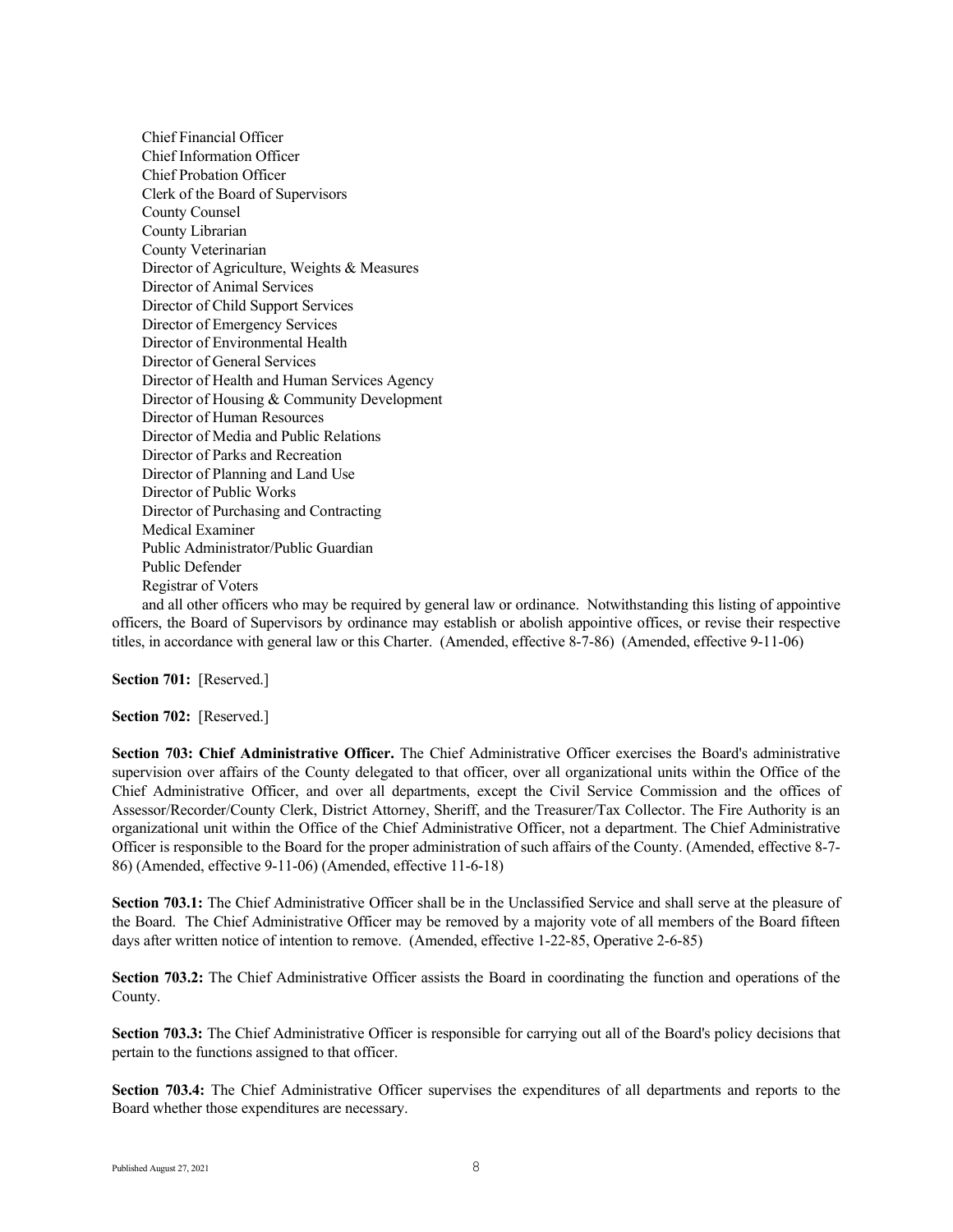**Section 703.5:** The Chief Administrative Officer shall attend Board meetings and shall have the right to report on or discuss any matters before the Board which concern the affairs of any of the departments under that officer's supervision.

**Section 703.6:** For assistance in carrying out official duties, the Chief Administrative Officer may call upon officers and employees in departments or organizational units under the Chief Administrative Officer's supervision, so long as that assistance falls within the legally authorized scope of their activities.

**Section 703.7:** To promote efficiency, the Chief Administrative Officer may recommend to the Board and to the Civil Service Commission the temporary transfer of personnel within the departments under that officer's supervision. The Chief Administrative Officer may also recommend to the Board the creation or abolition of positions in any departments. New positions shall not be created or filled without the recommendation of the Chief Administrative Officer.

**Section 703.8:** [Reserved]

**Section 703.9:** The Chief Administrative Officer is responsible for administering the personnel system in accordance with this Charter, the Civil Service Rules and the policy direction of the Board. (Added, effective 12-31-80, Operative 7-1-81)

**Section 703.10:** In cases where the County intends to employ an independent contractor, the Chief Administrative Officer shall first determine that the services can be provided more economically and efficiently by an independent contractor than by persons employed in the Classified Service. (Added, effective 8-7-86)

**Section 704: County Counsel.** The County Counsel serves as the attorney for the County, and in that capacity acts as legal advisor to the Board and County officials in their official capacity. County Counsel also represents the County, which acts through the Board and County officers, in their official capacity, in civil actions and proceedings in which they are involved. In accordance with state law, the Board may, but is not required to, authorize County Counsel to defend officers and employees, who are defendants in a criminal or administrative action prosecuted by the State or County. (Amended, effective 9-11-06)

**Section 704.1:** The County Counsel performs all of the duties of a district attorney, except those of a public prosecutor, and all duties which a County Counsel is authorized by statute, this Charter, or County ordinance to perform. (Amended, effective 9-11-06)

**Section 704.2:** The County Counsel represents the Public Administrator in estate matters administered by that officer, collects the attorney's fee allowed by law, and pays it into the County Treasury.

**Section 704.3:** When the County Counsel determines that a conflict of interest exists in the performance of a duty and chooses to be disqualified, the Board may ask the District Attorney to perform that duty. However, the Board retains the power to employ counsel to assist the County Counsel at other times.

**Section 704.4:** With the Board's approval, the County Counsel and the District Attorney may agree to perform any of each other's functions; however, the agreement may be canceled at any time by the County Counsel, by the District Attorney, or by the Board.

**Section 704.5:** The County Counsel and the County Counsel's deputies may not engage in private law practice.

**Section 705: Purchasing Agent.** The Director of Purchasing and Contracting acts as the Purchasing Agent. Except in cases of emergency, the Purchasing Agent shall make all purchases for the County and may make them only upon receipt of a requisition signed by an official authorized by the Board. Emergency purchases may be made by others authorized by the Board, but they shall be subsequently either approved by the Purchasing Agent or ratified by a fourfifths vote of the Board. Purchases of property for the County are invalid unless made as specified in this Section. (Amended, effective 9-11-06)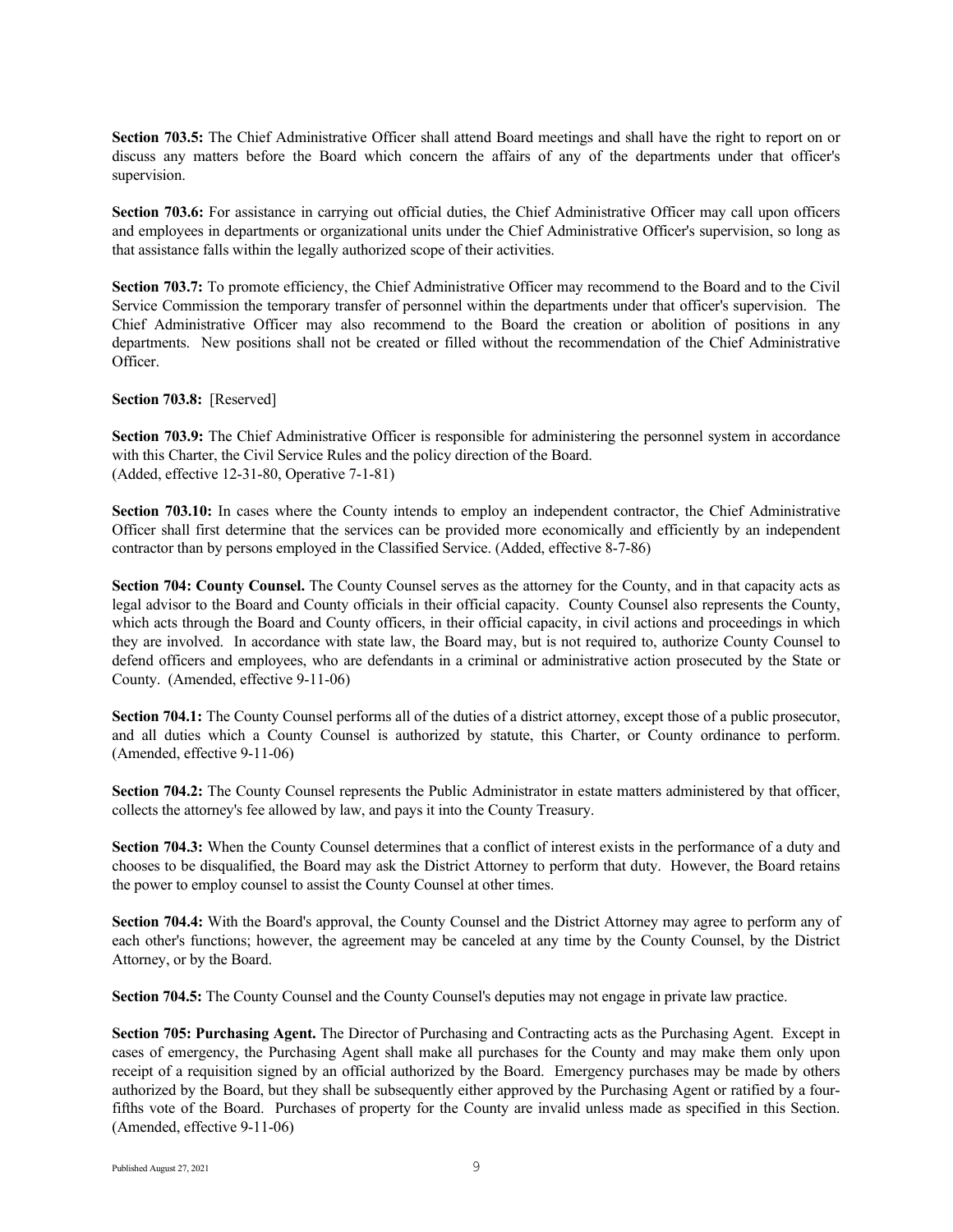**Section 705.1:** Except in cases of emergency, the Purchasing Agent may not issue a formal purchase order without the Auditor and Controller's certification that sufficient funds are, or will become, available in the proper fund.

**Section 705.2:** The Purchasing Agent shall follow the rules and procedures established by ordinance of the Board for the purchase of necessary materials, supplies, furnishings, and property.

**Section 705.3:** A Supervisor or an officer shall not attempt, directly or indirectly, to influence or coerce the Purchasing Agent in the performance of duty. Except for the purpose of inquiry, a Supervisor shall not deal directly with the Purchasing Agent for the purpose of buying supplies. The Board shall conduct official business with the Purchasing Agent only as a Board convened in regular session.

## **Section 705.4: Prohibition on Requiring Project Labor Agreements.**

- (a) For the purposes of this Section, the following definitions shall apply:
	- (1) "Contractor" shall mean and include a contractor, subcontractor, material supplier, carrier or other person or firm engaged in the completion of a construction project;
	- (2) "Construction project" shall mean and include any project for the construction, rehabilitation, alteration, conversion, extension, maintenance, repair, or improvement of any structures or real property;
	- (3) "Project labor agreement" shall mean any pre-hire, collective bargaining or similar type of agreement entered into with one or more labor organizations, employees or employee representatives that establishes the terms and conditions of employment on a construction project.
- (b) Except as required by State or federal law as a contracting or procurement obligation, or as a condition of the receipt of State or federal funds, the County shall not require a contractor on a construction project to execute or otherwise become a party to a project labor agreement as a condition of bidding, negotiating, awarding or the performing of a contract.
- (c) Nothing in this Section shall be construed as prohibiting private parties that may perform work on County construction projects from entering into project labor agreements or engaging in activity protected by law.

(Added, effective 11/2/2010)

**Section 706: Director of Public Works.** The Director of Public Works acts as County Engineer and Road Commissioner and County Surveyor. (Amended, effective 8-7-86)

**Section 706.1:** The Director of Public Works has control over County rock quarries and gravel pits. (Amended, effective 8-7-86)

**Section 706.2:** The Director of Public Works, subject to regulations prescribed by the Board, has control over the construction and maintenance of all County roads and bridges, and related material and property, except work done under contract. The Director shall inspect contract work as it progresses and shall approve it, in a written report to the Board, after it has been completed. (Amended, effective 8-7-86)

**Section 706.3:** The Director of Public Works may not authorize work on a road or bridge until all rights of way have been obtained, approved by the County Counsel, and accepted by the Board. (Amended, effective 8-7-86)

**Section 706.4:** The Director of Public Works provides estimates for each proposed construction job. If the estimates are approved by the Board and incorporated in the final budget, they are binding. Neither the Director nor any other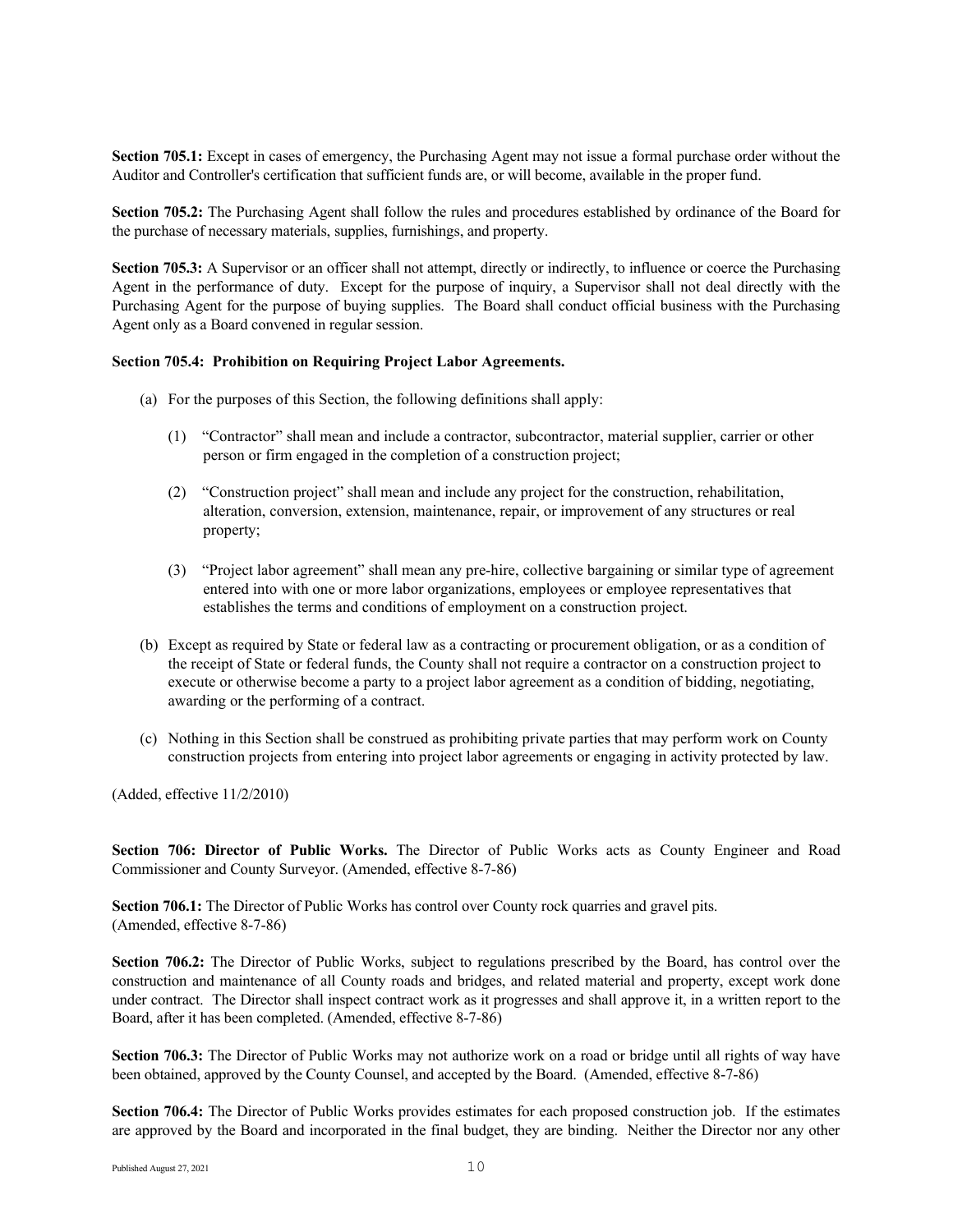person may approve the use of labor, material, or equipment, the cost of which will exceed approved estimates on a project. The continuation of a project in excess of approved estimates can be authorized only by a majority vote of the Board. (Amended, effective 8-7-86)

**Section 706.5:** The Board may specify whether construction work on a County road or bridge will be done by contract or by the County and may, by a four-fifths vote, authorize nonbudgeted construction work on a road or bridge if the Auditor and Controller certifies that funds are available.

**Section 707:** [Reserved.]

**Section 708: Restrictions on the Public Administrator.** The Public Administrator may not act as a private administrator, executor, or administrator with the will annexed.

**Section 709: District Attorney.** The District Attorney is the public prosecutor of the County whose duties are prescribed by law. (Added, effective 8-7-86)

**Section 710: Citizen Advisory Board.** The Board shall, by ordinance, establish and empower citizen advisory boards on public health and welfare.

**Section 710.1:** The Board may compensate, consolidate, or separate Citizen advisory boards.

**Section 710.2:** In selecting the members of advisory boards, the Board shall consider, among other factors, qualifications, race, age, sex, and location of residence. Each advisory board shall be representative of the entire County.

## **ARTICLE VIII BUDGET AND ACCOUNTING**

**Section 800: Budget.** The preparation and adoption of the County Budget and the appropriation, accounting, and transfer of funds are governed by general law and this Charter.

**Section 800.1: Pension Stabilization.** Once the Board of Supervisors has appropriated funds for pension stabilization, these funds shall not be used for any purpose other than pension-related liabilities. Pension-related liabilities shall include, but are not limited to any liability associated with a defined benefit, defined contribution or other post-employment benefit. (Added, effective 11-6-18)

**Section 800.2: Debt.** Proceeds of any long-term obligation of the General Fund of the County shall not be used for recurring operational needs. (Added, effective 11-6-18)

**Section 801: Auditor and Controller.** As the chief accounting officer of the County, the Auditor and Controller shall:

- (a) in accordance with general law and generally accepted accounting principles, maintain accounts of the financial transactions of all departments and of those districts whose funds are kept in the County Treasury;
- (b) prescribe and supervise accounting systems and necessary financial reports; and
- (c) prepare reports the Board or the Chief Administrative Officer considers necessary for management of County operations.

**Section 801.1:** The Auditor and Controller shall provide for an audit:

- (a) if a vacancy occurs in the office of a department head;
- (b) if statute or ordinance requires;
- (c) if the Board requests;
- (d) if, in the Auditor and Controller's judgment, circumstances demand; or
- (e) if an officer requests one for that officer's department and obtains the approval of the Board.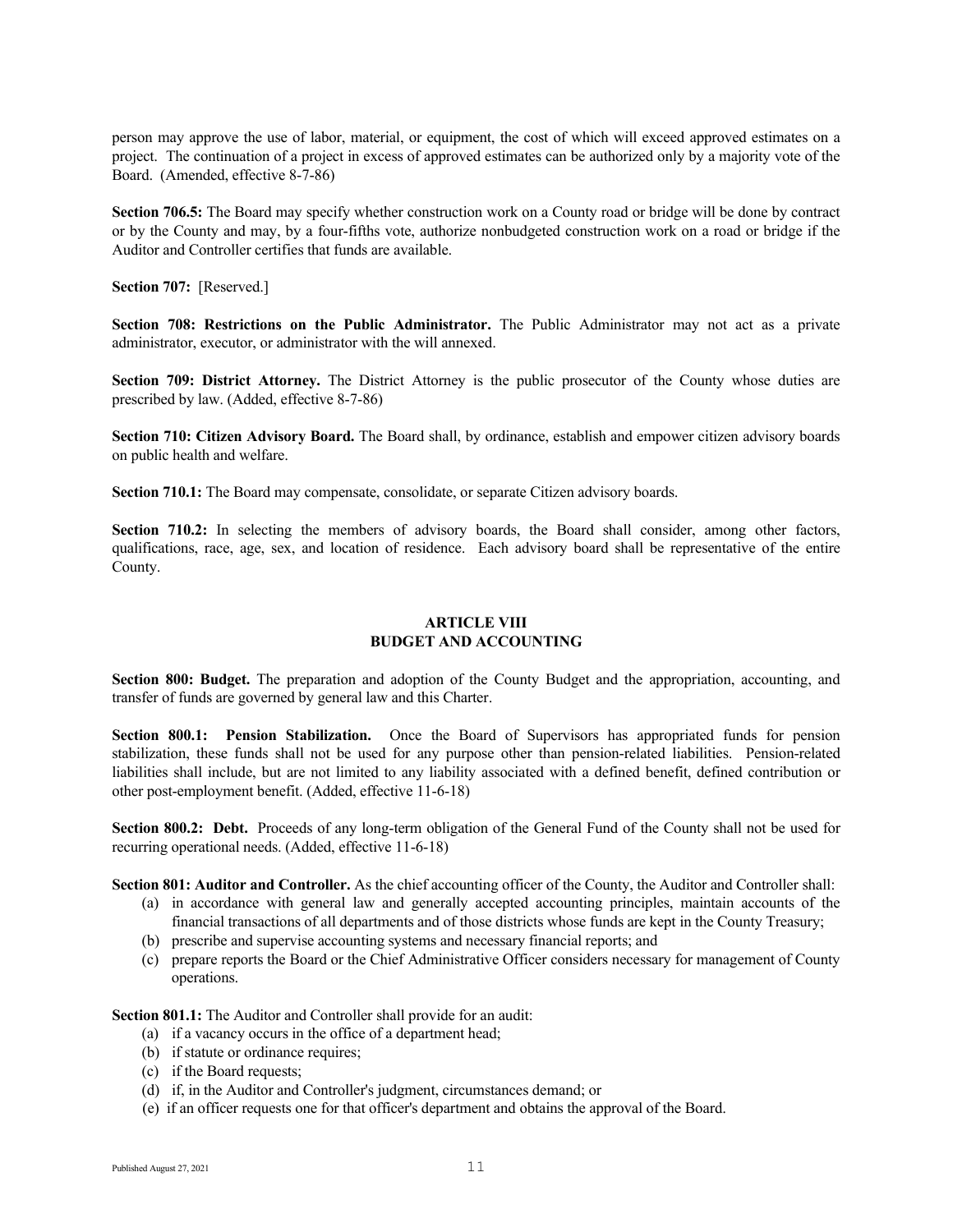**Section 801.2:** The Auditor and Controller shall file reports of all audits with the Board.

**Section 802: External Audit.** The Board shall order an annual audit of county financial statements to be conducted by a certified public accountant in accordance with generally accepted auditing standards. The audit shall be completed and the report submitted to the Board as soon as possible after the end of the fiscal year, and copies of the report shall be made available for public inspection by the Clerk of the Board.

**Section 803: Access to Records.** The Auditor and Controller or an authorized deputy shall have the cooperation of officers and employees, and access to records and documents necessary to conduct an audit or investigation.

**Section 803.1:** Failure of an officer or employee to cooperate with the Auditor and Controller or an authorized deputy during an audit or investigation constitutes misconduct, and the Auditor and Controller may file a written complaint with the Board. If the Board, after investigation, finds the complaint valid, it shall suspend the person immediately without pay and may not order the suspension lifted until it determines that the reasonable requests of the auditor or investigator have been satisfied.

**Section 804: Expenditures.** Money in the County Treasury may not be drawn or obligated except in accordance with general law or this Charter.

**Section 804.1:** An investigation of a claim against the County Treasury may be conducted by the Auditor and Controller. If the legality of the claim cannot be established, payment will be denied and the claim returned, with an explanation, to the requesting officer.

## **Section 805: Limitation on Charter Amendments Imposing Mandatory Costs**.

- (a) Notwithstanding any other provision of this Charter, except as provided in subdivision (c) of this section, any amendment to the Charter of the County of San Diego taking effect on or after November 3, 1992 imposing any mandatory service, duty or cost on the County shall be effective only if such amendment is accompanied at the same time by a new, specific and legally available source of revenue to fully fund all costs created by such amendment for each and every year.
- (b) In the event full funding of any amendment is not provided as required by subdivision (a), the mandate shall be void and unenforceable.
- (c) The restriction provided in subdivision (a) shall not apply to any amendment to the Charter of the County of San Diego which is approved by a two-thirds vote of the qualified electors of the County of San Diego.
- (d) If any section, part, clause or phrase of this amendment is for any reason held invalid or unconstitutional, the remaining portion shall not be affected but shall remain in full force and effect.
- (e) It is the intent of the voters that the provisions of this section shall apply to any proposed amendments to the Charter of the County of San Diego submitted to the voters at the election to be held on November 3, 1992 or thereafter.

(Original Section 805 repealed, effective 8-7-86; Amended, effective 11/3/92)

## **ARTICLE IX PERSONNEL SYSTEM**

(Article IX, effective 8-21-78, repealed and new Article IX added, effective 12-31-80, Operative 7-1-81)

**Section 900: Personnel System.** The County shall establish, implement, and maintain a personnel system which will assure:

- (a) recruitment, selection, promotion and retention of employees on the basis of merit; and
- (b) the development of a County career service.

**Section 901: Employment Policy.** The County shall hire, transfer, promote, compensate, discipline and dismiss individuals on the basis of job-related qualifications, merit, and equal opportunity without regard to age, color, creed, disability, national origin, political affiliation, race, religion, sex, or any other non-job-related factor.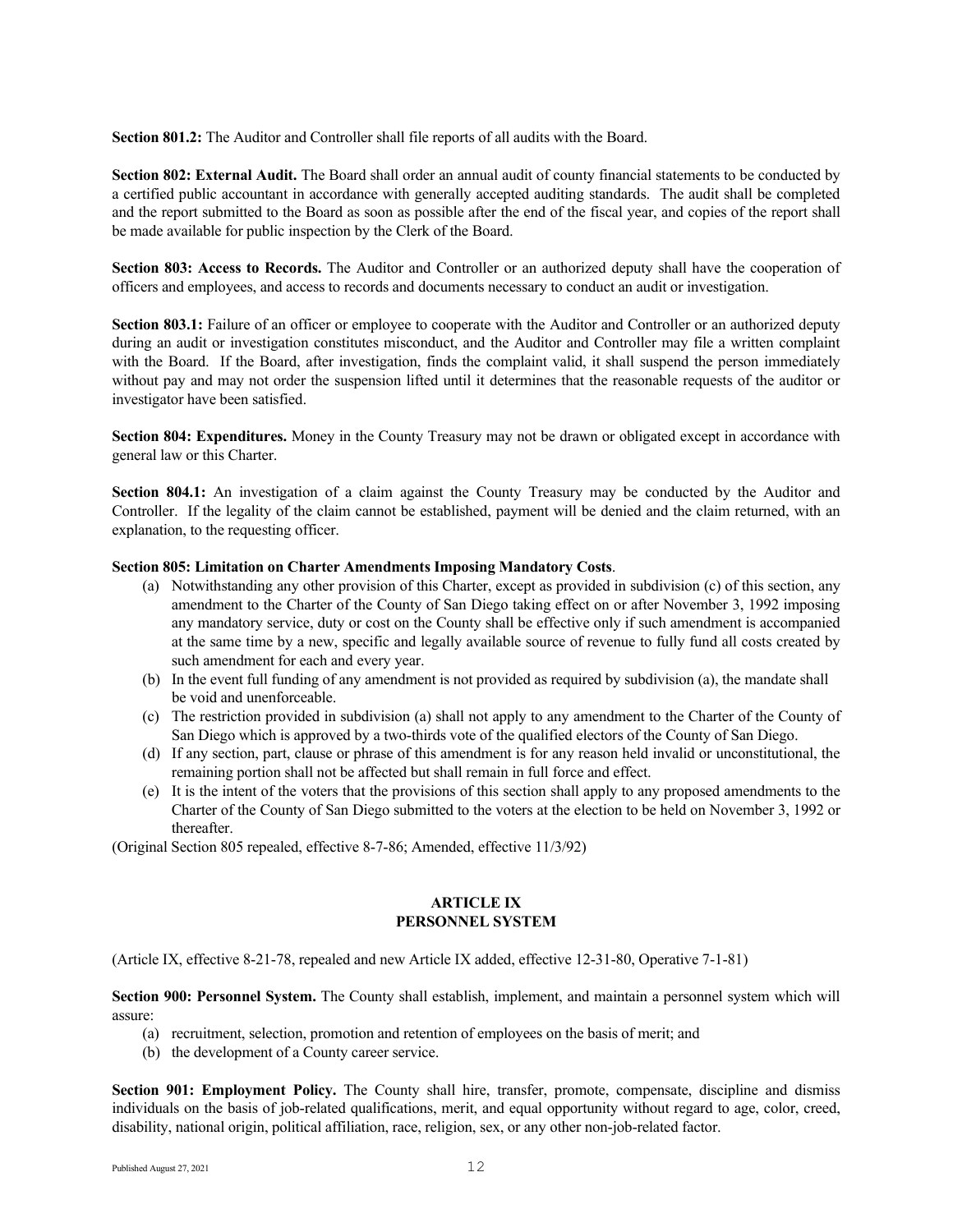**Section 902: Administration.** The Director of Human Resources, who is appointed by the Chief Administrative Officer, is responsible for the administration of the personnel department in accordance with this Charter, the Rules for the Unclassified Service, and the Rules for the Classified Service which also are referred to as Rules for the Civil Service in this Charter. (Amended, effective 1-22-85, Operative 2-6-85) (Amended, effective 9-11-06)

**Section 903: Civil Service Commission.** The Civil Service Commission consists of five persons appointed by the Board. Each Commissioner shall be an elector of the County.

**Section 903.1:** Each Commissioner serves a six-year term beginning and ending at noon on the first Monday after January first and continues to serve until the appointment and qualification of a successor. No more than one Commissioner's term may expire in the same year. A Commissioner is limited to one full six-year term; provided, however, that a Commissioner may not be appointed to a full six-year term if the Commissioner has served more than three years of the unexpired term of a previous Commissioner. (Amended, effective 8-7-86).

**Section 903.2:** A Commissioner may be removed by a majority vote of the Board if the Board serves the Commissioner a written statement containing the reasons for removal, records the statement in its minutes, and allows the commissioner the opportunity to be heard publicly.

**Section 903.3:** A vacancy on the Commission shall be filled within forty-five days of its occurrence by the Board for the unexpired term.

**Section 904: General Duties of the Civil Service Commission.** The Commission is responsible for protecting the merit basis of the personnel system through its appellant authority, investigative powers, and review of Civil Service Rules. (Amended, effective 8-7-86)

**Section 904.1:** The Commission is the administrative appeals body for the County in personnel matters authorized by this Charter. Upon appeal, the Commission may affirm, revoke or modify any disciplinary order, and may make any appropriate orders in connection with appeals under its jurisdiction. The Commission's decisions shall be final, and shall be followed by the County unless overturned by the courts on appeal.

**Section 904.2:** The Commission's appellate authority includes appeals from actions involving:

- (a) discipline of classified employees with permanent status;
- (b) the selection process;
- (c) complaints of discrimination in personnel matters based on non-job-related factors;
- (d) charges filed by a citizen against a person in the classified service, in accordance with the Civil Service Rules; and
- (e) such other matters as are provided for in the Civil Service Rules.

**Section 904.3:** The Commission reviews proposed Rules for the Civil Service pursuant to Section 910 of the Charter.

**Section 904.4:** The Commission shall establish written procedures to govern the conduct of its duties. The procedures of the Commission shall provide for regular meetings to be held at least monthly, the election of a president and the keeping of minutes of its proceedings. The Commission shall annually submit to the Board a budget for its usual and necessary operating expenses.

**Section 904.5:** The Commission may advise the Director of Human Resources, the Chief Administrative Officer and the Board on matters concerning personnel policies and the administration of the personnel system. (Amended, effective 9-11-06)

**Section 905: Hearing Officers of the Commission.** The Commission may appoint one of its members, a hearing officer or board to hear appeals and submit findings and a proposed decision to the Commission for its review and action. The appointment of a hearing officer or board is subject to the budgetary and personnel constraints established by the Board.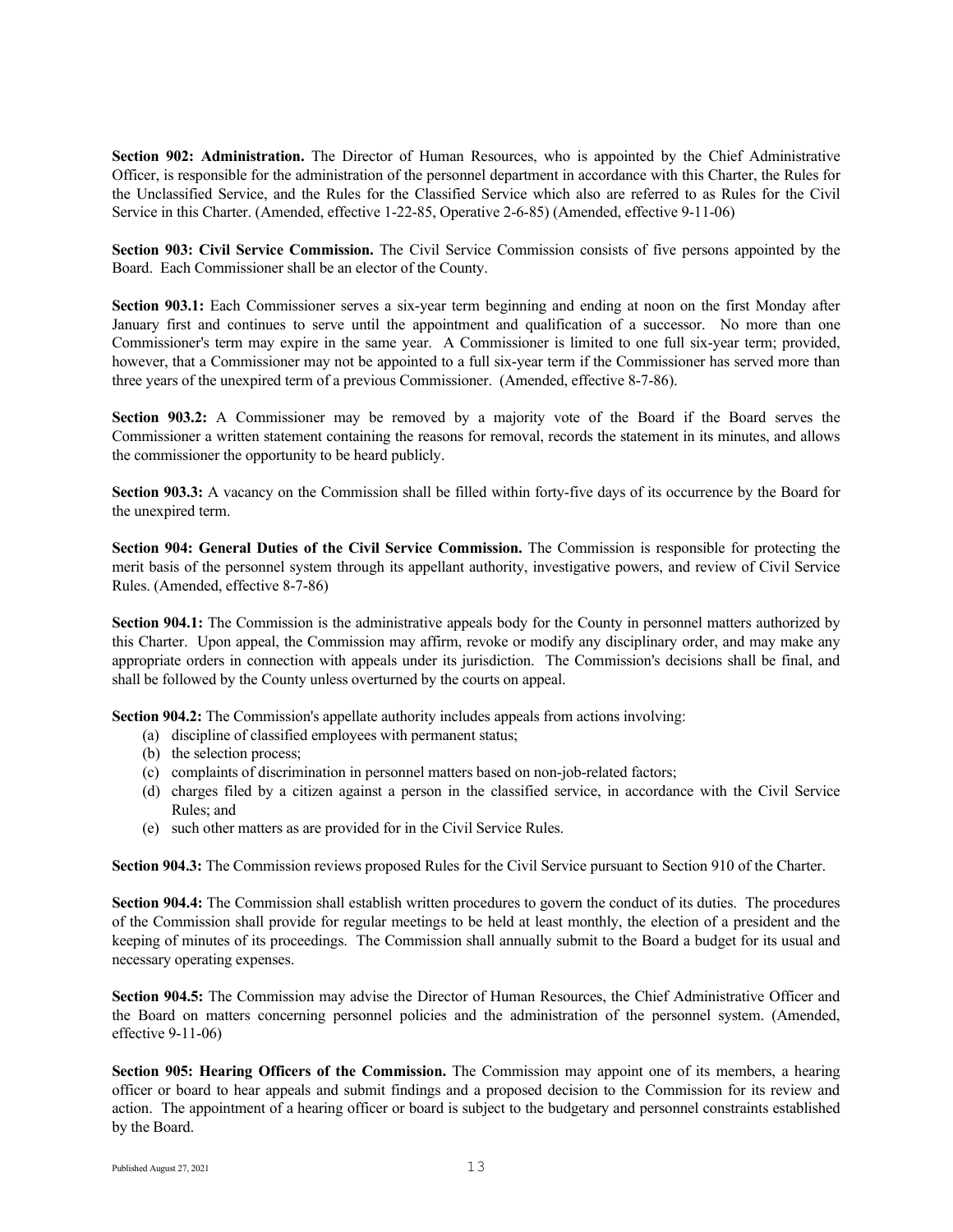**Section 906: Staff of the Commission.** The Commission shall employ an Executive Officer who shall be in the Unclassified Service. The Commission shall employ such other staff as necessary to perform its responsibilities. Such other staff shall be in the Classified Service, and shall be subject to the budgetary and personnel constraints established by the Board. The Commission's staff has no authority to administer personnel services and programs. (Amended, effective 8-7-86)

**Section 907: Investigative Powers of the Commission.** For purposes of protecting the merit basis of the personnel system, the Commission has the power to investigate, either as a group or as individuals, the conduct and operations of all departments, to administer oaths, and to subpoena witnesses and materials.

**Section 907.1:** In connection with an investigation, the Commission may make any necessary orders, including, but not limited to, back pay and classification adjustments, to carry out the provisions of the Charter and the Civil Service Rules.

**Section 907.2:** The Commission has the power to take legal action, as provided by general law for boards of supervisors, against a person who, by failing to comply with its subpoena or by refusing to testify, shall be considered in contempt.

**Section 908: Classified and Unclassified Services.** Employment in the County is divided into the Classified and Unclassified Services. (Amended, effective 1-22-85, Operative 2-6-85)

**Section 908.1:** The Classified Service consists of all offices and positions not included by this Charter in the Unclassified Service. (Amended, effective 1-22-85, Operative 2-6-85)

**Section 908.2:** The Unclassified Service consists of:

- (a) elective officers, their chief deputies, and special assistants employed by the elective officers;
- (b) the Assistant District Attorney, the Chief Deputy District Attorney, the Chief of the Bureau of Investigation, the Assistant Chief of the Bureau of Investigation and the Confidential Secretary to the District Attorney, and not more than three special assistants designated by the District Attorney;
- (c) the Under-Sheriff, three Assistant Sheriffs, and not more than three special assistants or deputies designated by the Sheriff;
- (d) each appointive County officer appointed by the Board of Supervisors or the Chief Administrative Officer and that officer's principal assistant, or principal assistants.
- (e) management employees having significant responsibilities for formulating or administering County policies and programs. Each such position shall be exempted from the Classification Service, by ordinance, upon recommendation of the Chief Administrative Officer and approval by the Board;
- (f) members of appointed boards and commissions;
- (g) an Executive Officer employed by the Civil Service Commission;
- (h) persons serving without compensation;
- (i) officers and employees whose appointments must be approved by the State;
- (j) students engaged in regularly established, accredited training programs;
- (k) persons employed as guards or keepers in law enforcement agencies, including the offices of Sheriff and Chief Probation Officer, for no more than one hundred and twenty (120) working days during a fiscal year;
- (l) deputy registrars of voters employed only to register electors and election workers;
- (m) persons employed seasonally as guards, custodians, rangers, or caretakers in County parks;
- (n) persons employed for temporary expert professional services in positions that have been exempted from the Classified Service by the Director of Human Resources for a specified period; and
- (o) persons employed for no more than one hundred and twenty (120) working days during a fiscal year on a part-time or intermittent basis in positions exempted from the Classified Service by the Director of Human Resources.

(Amended, effective 7-30-84; Amended, effective 1-22-85, Operative 2-6-85; Amended, effective 8-7-86; Ratified 11- 5-96, Certified 7-21-97; Amended, effective 11/3/98) (Amended, effective 9-11-06)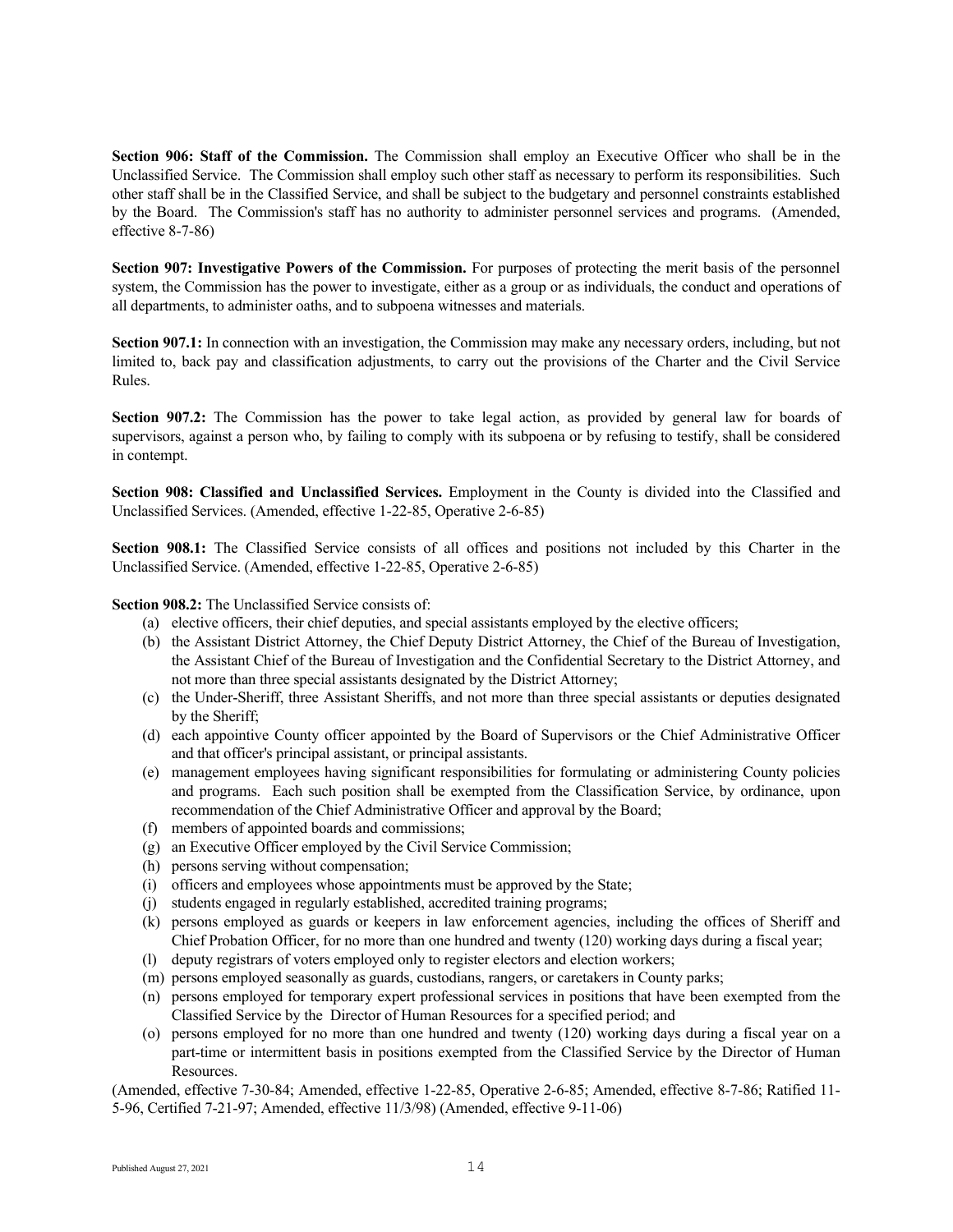**Section 909: Appointment and Dismissal of Employees.** Officers shall have the power to appoint employees to positions that the Board may authorize. (Amended, effective 9-11-06)

**Section 909.1:** Persons in the Classified Service appointed to regular positions from eligible lists, who have successfully completed the probationary period for that position, shall only be removed for cause and in accordance with the Civil Service Rules. All other persons in the Classified Service serve and are removed from service at the pleasure of their appointing authorities.

**Section 909.2:** Persons in the Unclassified Service shall acquire no tenure in their position and serve at the pleasure of their appointing authorities. The Board shall adopt rules governing persons other than elective officers in the Unclassified Service. The provisions of Sections 904.3 and 910 of the Charter shall not apply to the adoption or amendment of such rules. The Rules for the Classified Service shall not apply to persons in the Unclassified Service. (Original Section 909.2 repealed and Section 909.3 renumbered 909.2 and amended, effective 1-22-85, Operative 2-6- 85)

**Section 910: Rules for Civil Service.** The Civil Service Rules, which have the force and effect of law, are implemented by the Director of Human Resources under the administrative jurisdiction of the Chief Administrative Officer. The Commission reviews proposed Rules and amendments and, after a public hearing, makes any modifications it deems appropriate, and transmits the Rules and amendments to the Board. The Board adopts or rejects, but may not modify, the Rules and amendments following review by the Commission in accordance with the procedures established pursuant to Section 910.1(l). (Amended, effective 9-11-06)

**Section 910.1:** The Rules for the Classified Service shall include provisions for:

- (a) determining the classification of all positions according to duties and responsibilities;
- (b) the development of a County career service;
- (c) appointments, not exceeding a period of one year, to temporary positions;
- (d) open and promotional competitive examinations for classified employees to measure the relative fitness of applicants; and the creation of eligible lists of persons qualified through examination and their certification therefrom;
- (e) a process for the temporary suspension of competitive examinations where impractical for positions requiring extraordinary, scientific, professional or expert qualifications;
- (f) the making of provisional appointments in the absence of eligible lists. Provisional appointments shall not exceed six months and may not be renewed;
- (g) probationary periods of six months for classified employees appointed to regular positions from eligible lists. Such probationary periods may be extended to no more than eighteen months for Deputy Sheriffs or no more than twelve months for all other classified employees, upon approval of the Director of Human Resources. An appointing authority has the right to dismiss a person in the Classified Service during the probationary period if the appointing authority considers the employee unsatisfactory for or incompetent to fulfill the duties of the position. The appointing authority of an employee dismissed during probation shall give the dismissed employee a statement of the reasons for dismissal, and shall file such statement with the Director of Human Resources; the dismissed employee shall have no right of appeal to the Commission;
- (h) procedures for the transfer of employees within the County service;
- (i) performance appraisals;
- (j) the disciplining of employees in the Classified Service for cause and their rights of appeal;
- (k) the appeal processes to be conducted under the jurisdiction of the Commission; and
- (l) the review of proposed Rules for the Classified Service and amendments to those Rules.

(Amended, effective 1-22-85, Operative 2-6-85; Amended, effective 8-7-86) (Amended, effective 9-11-06)

**Section 911: Preferential Credits.** In open examinations the Director of Human Resources shall, in addition to all other credits, give a credit of five percent of the maximum rating prescribed for the examination to successful examinees who have served during a war (as war is now defined in Section 205 of the State's Revenue and Taxation Code or as it may be defined if that Section is amended) in the military or naval service of the United States, including all uniformed auxiliaries authorized by Congress, and who have subsequently been separated, placed on inactive duty, or retired under honorable conditions without full pensions. However, the Director of Human Resources gives the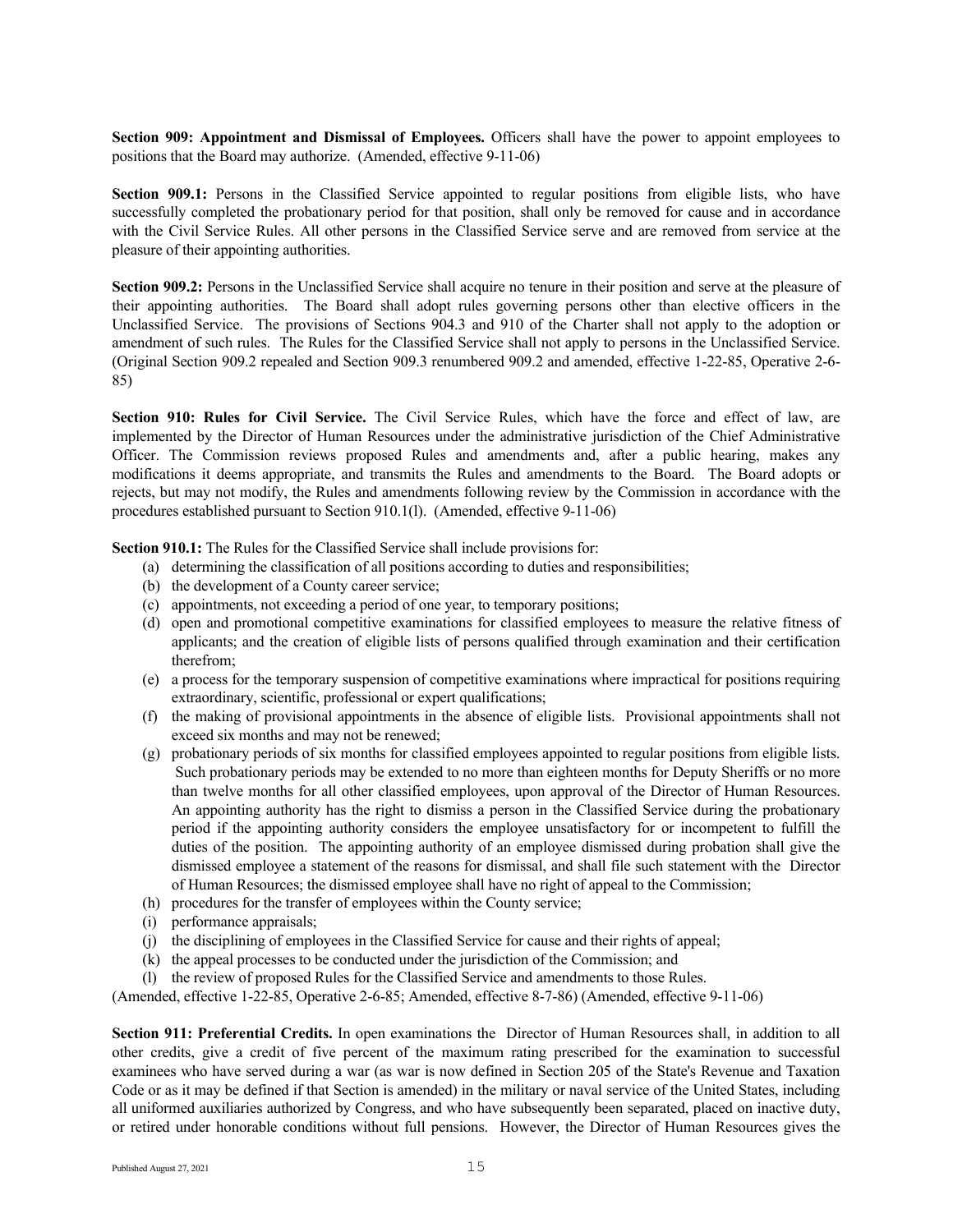credit to veterans only once, only upon their first employment or reemployment after disengagement from service, and only during the eight-year period following their disengagement. (Amended, effective 9-11-06)

**Section 911.1:** The surviving spouse of a person who died in the service specified above or who cannot engage in a remunerative occupation because of a disability connected with the service specified above receives a credit of five percent on every open examination taken and passed.

**Section 911.2:** A person who has been separated, placed on inactive duty, or retired under honorable conditions from the service specified above and who has a service-connected disability, as recognized under Federal law, receives a five percent credit that is separate and distinct from the one authorized by Section 911 on every open examination taken and passed.

**Section 912: Citizenship Requirements for Employment.** The Board may establish, by resolution or ordinance, whatever citizenship requirements are legal for employment in public service.

**Section 913: Reimbursement for Travel.** A person who is required to travel in the performance of official County duty shall receive, in addition to regular compensation, reimbursement for travel expenses.

**Section 913.1:** The Board shall establish, by ordinance, the types of expenditures which can be reimbursed and the manner and rates of reimbursement. The ordinance shall implement and conform to any applicable provisions contained in memorandums of agreement with recognized employee organizations. (Amended, effective 9-11-06)

**Section 914: Regulation of Political Activities.** Officers and employees shall not engage in political activities during hours when they have been directed to perform assigned duties.

**Section 915: Prohibition of Nepotism.** No person related by blood or marriage to an officer or department head may be employed in the department of that officer or department head. This section shall not apply to anyone appointed prior to the operative date of this section.

**Section 916: Independent Contractors.** Nothing in this Article prevents the County from employing an independent contractor when the Board or Purchasing Agent determines that services can be provided more economically and efficiently by an independent contractor than by persons employed in the Classified Service. (Amended, effective 1-22- 85, Operative 2-6-85) (Amended, effective 8-7-86)

**Section 917: Labor on Public Works.** Labor on public works in this County is governed by general law.

## **ARTICLE X GENERAL PROVISIONS**

**Section 1000: Conflict of Interest.** Attorneys, agents, officers, majority stockholders, and employees of firms, associations and corporations doing business under franchises granted by the County or contracts made with the County; persons doing that business; and persons with a financial interest in those franchises, or contracts are any ineligible to hold County office if the holding of such office would empower the incumbent to enter into or approve such franchise or contract. (Amended, effective 12-31-80, Operative 7-1-81)

## **Section 1000.1: Avoidance of Conflicts of Interest.**

(a) Intent. State law allows members of the Board of Supervisors to accept gifts and campaign contributions from potential and existing contractors and their offices, owners, and lobbyists. Public disclosure of these gifts and campaign contributions is required, but there is no requirement in State law that disclosure be made immediately prior to the time the Board of Supervisors considers approval, amendment or extension of service contracts. This Charter section is intended to require public disclosure of gifts and campaign contributions to members of the Board of Supervisors by potential and existing contractors and their registered lobbyists prior to Board consideration of the service contracts. If the required disclosure is not complete and accurate, the contract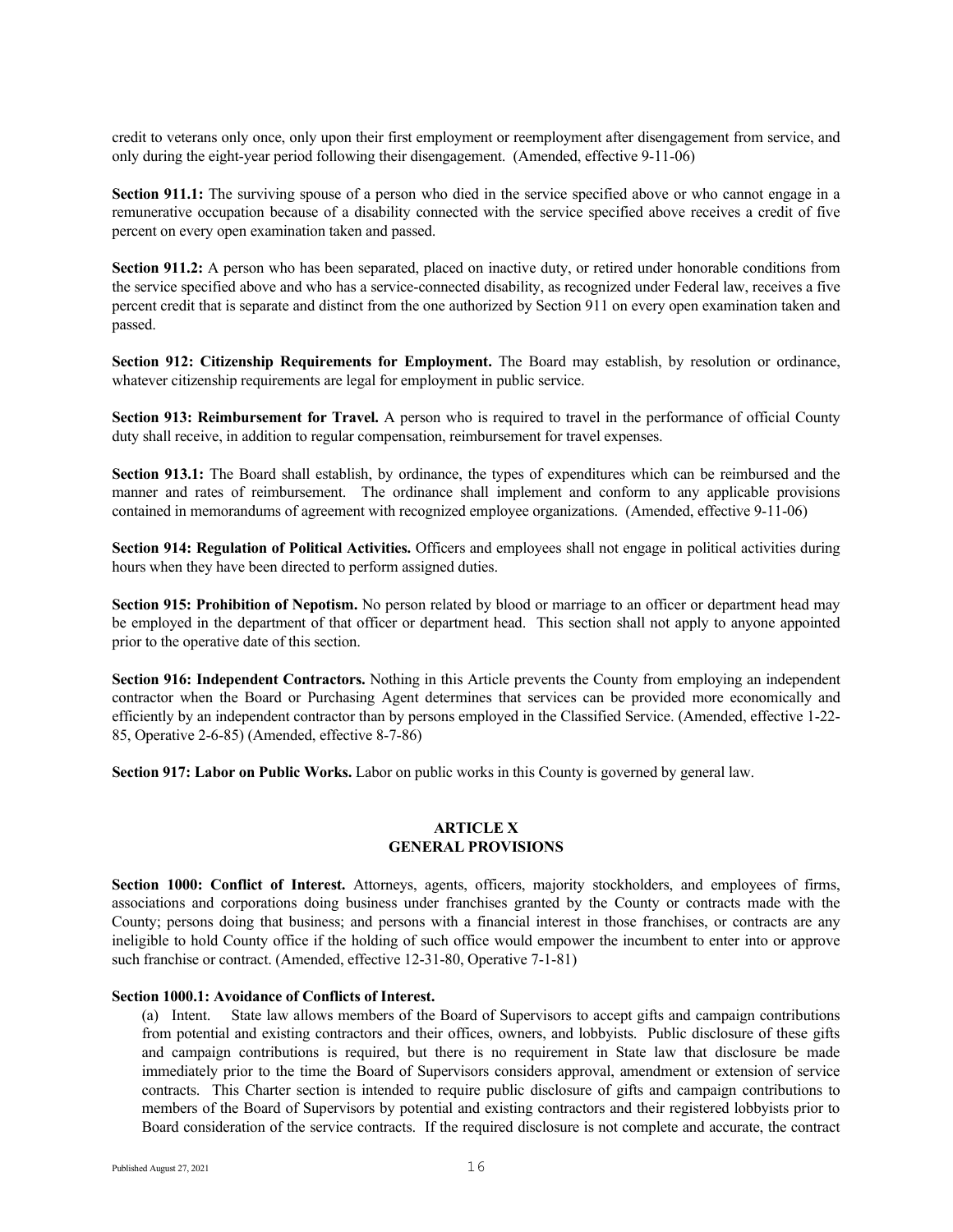will be voidable. This Charter section is intended to protect against actual and perceived conflicts of interests by requiring timely public disclosure of the gifts and campaign contributions from contractors and their registered lobbyists when service contracts are being considered by the Board. This section is also intended to allow contracting to be conducted outside of the political arena.

(b) Disclosure. Any person or entity whose service contract is to be considered by the Board of Supervisors for approval, amendment, or extension, and the registered lobbyists of such person or entity, must make a public disclosure of gifts and campaign contributions made to members of the Board of Supervisors prior to the Board's decision. Hereinafter, reference to "contractor" within this section shall mean any person or entity whose service contract is to be considered for approval, amendment, or extension by the Board of Supervisors, and reference to "registered lobbyist" shall mean any person who is registered as a lobbyist with the County of San Diego. At least four (4) calendar days before the day of the meeting of the Board of Supervisors at which the approval, amendment or extension of the service contract is to be considered by the Board, the contractors and their registered lobbyists shall disclose in writing the following:

- (1) All gifts that are reportable pursuant to the provisions of the Political Reform Act of 1974, as amended, given by contractors and their registered lobbyists to any member of the Board of Supervisors or to the immediate family of such member during the year preceding the date of the disclosure.
- (2) All federal, State and local campaign contributions made by the contractors and their registered lobbyists to any member of the Board of Supervisors or his or her controlled committees during the year preceding the date of the disclosure.

If there are no gifts or campaign contributions to disclose, that fact shall be disclosed in writing by the contractors or their registered lobbyists within the time limit set forth above.

- (c) Disclosure Requirement and Definitions.
	- (1) The contractor's disclosure shall include gifts and all campaign contribution from:
		- (i) any natural person or legal entity constituting the contractor, and
		- (ii) Any principal owner or principal officer of the contractor.
	- (2) The registered lobbyist's disclosure shall include gifts and all campaign contributions from the registered lobbyist.
	- (3) "Principal owner" of a limited partnership shall include all general partners but not the limited partners.
	- (4) "Principal owner" of a corporation, trust or joint venture shall include all persons and entities who own directly, indirectly or beneficially a ten percent (10%) interest or greater.
	- (5) "Principal officer" includes any member or a chairperson of a board of directors, president, any vice president, secretary, treasurer, chief financial officer, general manager, trustee and any person performing substantially the same functions associated with the above titles, regardless of their actual titles.
	- (6) "principal officer" shall also include the person or persons employed by the contractor and in charge of contracting with the County on behalf of the contractor, including but not limited to, regional managers and regional division heads.
- (d) Filing and Dissemination. The required written disclosure by the contractors and their registered lobbyists shall be filed with the Clerk of the Board of Supervisors on a form prescribed by the Clerk and shall be open to inspection by all members of the public. In addition, the Clerk of the Board shall make all disclosures available to the public on the County's internet site after they are filed with the Clerk and prior to the day on which the Board acts on the service contract. The County's cost of implementing the disclosure required by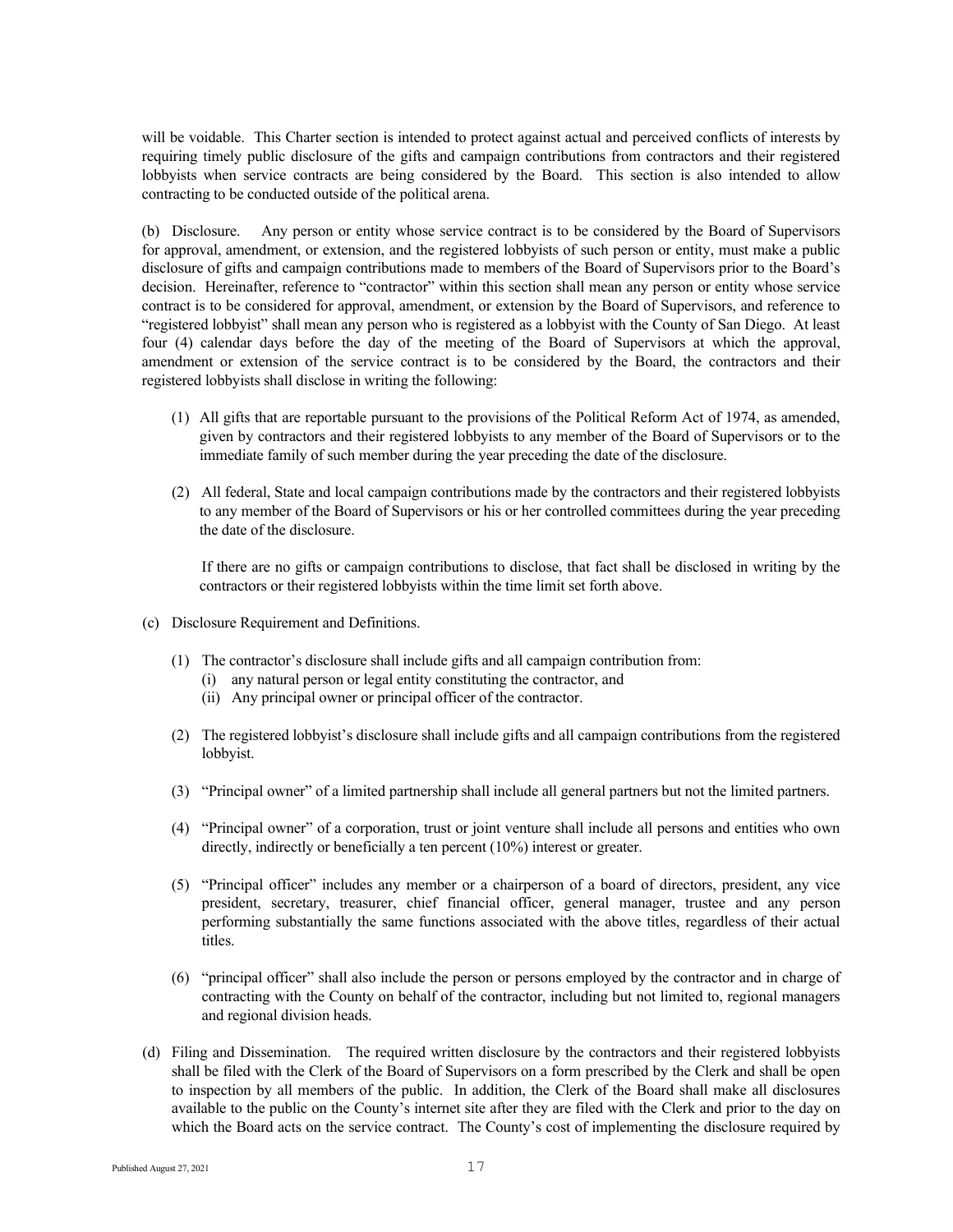this section in respect to any specific contractor shall be paid by that contractor at the time of the required initial disclosure of the contractor or the contractor's registered lobbyist.

- (e) Supplemental Disclosures. Gifts or campaign contributions from contractors or their registered lobbyists to members of the Board of Supervisors made subsequent to the required written disclosure, but prior to the Board's decision to approve, amend or extend the service contract, and any gift or campaign contribution inadvertently not included in the initial written disclosure, shall be disclosed in writing at the meeting of the Board of Supervisors to consider the contract and announced by the Clerk of the Board prior to the Board's decision to approve, amend, or extend the contract.
- (f) Exclusion of Contracts with Governmental Entities. This section shall not apply to contracts between the County of San Diego and other government entities.
- (g) Voidability of Contracts. If, subsequent to Board approval, amendment or extension of a service contract, the disclosure required by this Charter section is found by the Board of Supervisors to be substantially incomplete or inaccurate due to intentional misconduct or gross negligence of the contractor or the contractor's registered lobbyist, the contract may be voided at the discretion of the Board of Supervisors. All service contracts approved by the Board on or after January 1, 2001 shall include a provision stating that the contract is voidable as provided above. In addition, the contractor shall submit a written certification that the contractor and the contractor's registered lobbyist have complied with the disclosure requirements imposed by this Charter section.
- (h) Delegation. In accordance with applicable law, and the provisions of this Charter, the Board of Supervisors may continue to delegate to the County's Purchasing Agent or to other appropriate County officers the authority to approve service contracts in order to permit the Purchasing Agent and other appropriate County officers to continue to approve service contracts outside the political arena.
- (i) No additional disclosure. This Charter section sets forth the complete disclosure requirements to be applied specifically to the County's contracting process. No additional disclosure in the specific context of the County's contracting process shall be required, except as may be required by State legislation or a Charter amendment which is adopted subsequent to the effective date of this section.
- (j) Construction. This section shall be interpreted and construed in accordance with the provisions and definitions contained in the California Political Reform Act of 1974, as amended, and the regulations of the Fair Political Practices Commission adopted pursuant thereto.

(Added, operative date and operative effect 1/1/2001)

**Section 1001: Prohibition of Bribes.** A person who, directly or indirectly, offers, solicits, gives, or takes a bribe in connection with a County purchase is guilty of a misdemeanor and, if convicted, shall be punished by a fine not exceeding five hundred dollars and/or by imprisonment for a period not exceeding one year.

**Section 1002: Violation of Charter.** Unless otherwise specified in this Charter, a violation of a provision of this Charter constitutes misconduct in office and may be grounds for removal from office as provided by general law. (Amended, effective 12-31-80, Operative 7-1-81)

**Section 1003: Severance Clause.** If a provision of this Charter is held to be invalid or unconstitutional, the validity or constitutionality of the remaining portions of this Charter shall not be affected.

**Section 1004: Operative Date.** This addition of Sections 501.6, 501.7, 501.8 and 703.9; the repeal of Sections 701, 702, and 702.1; the repeal of Article IX; the addition of Article IX; and the amendment of Sections 501.1, 501.2, 1000 and 1002 shall be operative on July 1, 1981, if theretofore filed with the Secretary of State according to general law after ratification by the voters at the general election on November 4, 1980. (Added, effective 12-31-80)